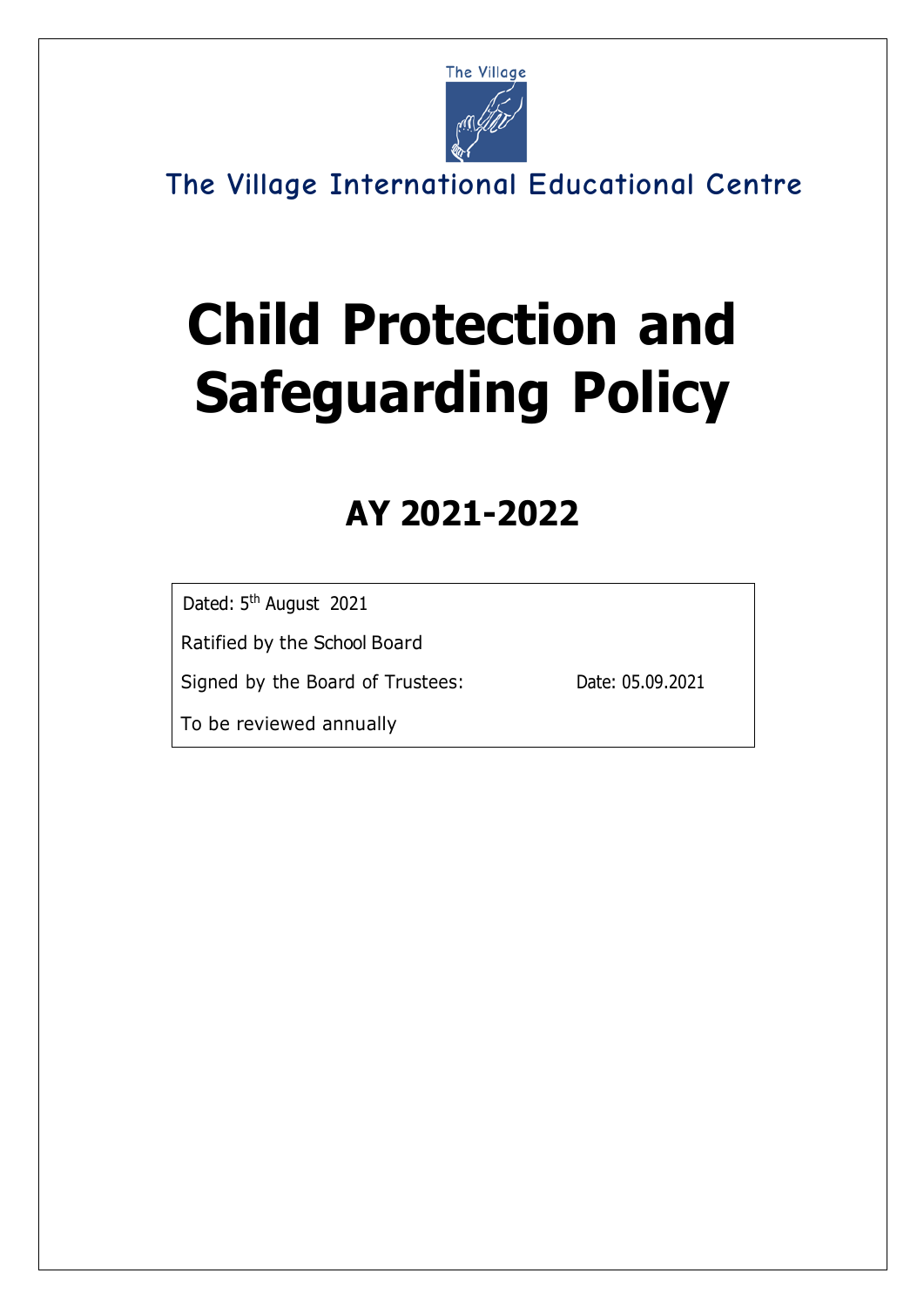

### **Contents**

| 1.                                                                             |                                                     |  |  |  |
|--------------------------------------------------------------------------------|-----------------------------------------------------|--|--|--|
| 2.                                                                             |                                                     |  |  |  |
| 3.                                                                             |                                                     |  |  |  |
| 4.                                                                             |                                                     |  |  |  |
| 5.                                                                             |                                                     |  |  |  |
| 6.                                                                             |                                                     |  |  |  |
| 7.                                                                             |                                                     |  |  |  |
| 8.                                                                             |                                                     |  |  |  |
| 9.                                                                             |                                                     |  |  |  |
|                                                                                |                                                     |  |  |  |
|                                                                                |                                                     |  |  |  |
| 14 Promoting safeguarding and welfare in the curriculum  31                    |                                                     |  |  |  |
|                                                                                |                                                     |  |  |  |
| 16 Children with Special Educational Needs and Disabilities or physical health |                                                     |  |  |  |
|                                                                                |                                                     |  |  |  |
|                                                                                |                                                     |  |  |  |
|                                                                                |                                                     |  |  |  |
|                                                                                | 20 Appendix B - Further Safeguarding Information 35 |  |  |  |
|                                                                                |                                                     |  |  |  |
|                                                                                |                                                     |  |  |  |
|                                                                                |                                                     |  |  |  |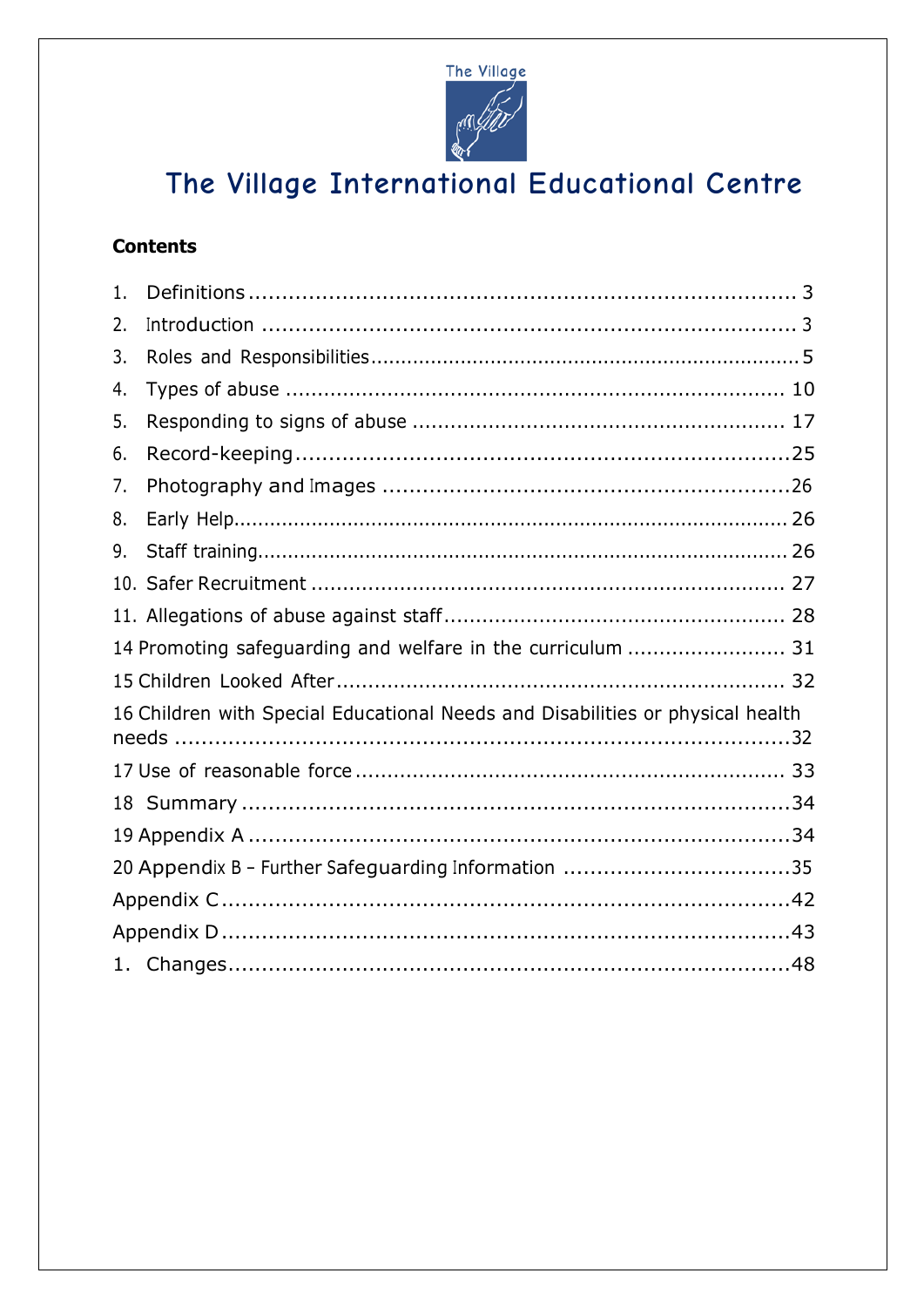

### **1. Definitions**

1.1 'Safeguarding' is defined in **Keeping Children Safe in Education (2021)** as;

- protecting children from maltreatment;
- preventing the impairment of children's mental and physical health or development;
- ensuring that children grow up in circumstances consistent with the provision of safe and effective care; and
- taking action to enable all children to have the best outcomes.

1.2 'Child Protection' is the intervention that occurs when children have been significantly harmed or are at risk of significant harm.

1.3 'Child' refers to everyone under the age of 18.

1.4 'Parent' refers to birth parents and other adults in a parenting role for example adoptive parents, step parents and foster carers.

1.5 'Staff' or 'members of staff' refers to all teaching, non-teaching, support, supply, peripatetic, contract staff, governors, volunteers and trustees working in or on behalf of the Village.

#### **2. Introduction**

2.1 We recognise that safeguarding and child protection is an essential part of our duty of care to all students and all staff have a responsibility to provide a safe environment in which children can learn. We understand that safeguarding, child protection and promoting the welfare of all children is everyone's responsibility and everyone has a role to play in protecting children. We recognise that our school is part of a wider safeguarding system for children and work closely with other agencies to promote the welfare of children. We maintain an attitude of 'It could happen here' and will consider the wishes of, and at all times, what is in the best interests of each child.

2.2 The purpose of this policy is to;

- Promote safeguarding and child protection and to demonstrate The Village's commitment to keeping children safe;
- Provide all members of staff with the information required to meet their safeguarding duty and protect children from harm; Provide stakeholders with clear information relating to The Village's safeguarding and child protection procedures;
- Ensure that staff understand, can recognise and can respond to the indicators of abuse;
- Ensure that children are protected from maltreatment or harm.

2.3 The Village is committed to the following principles;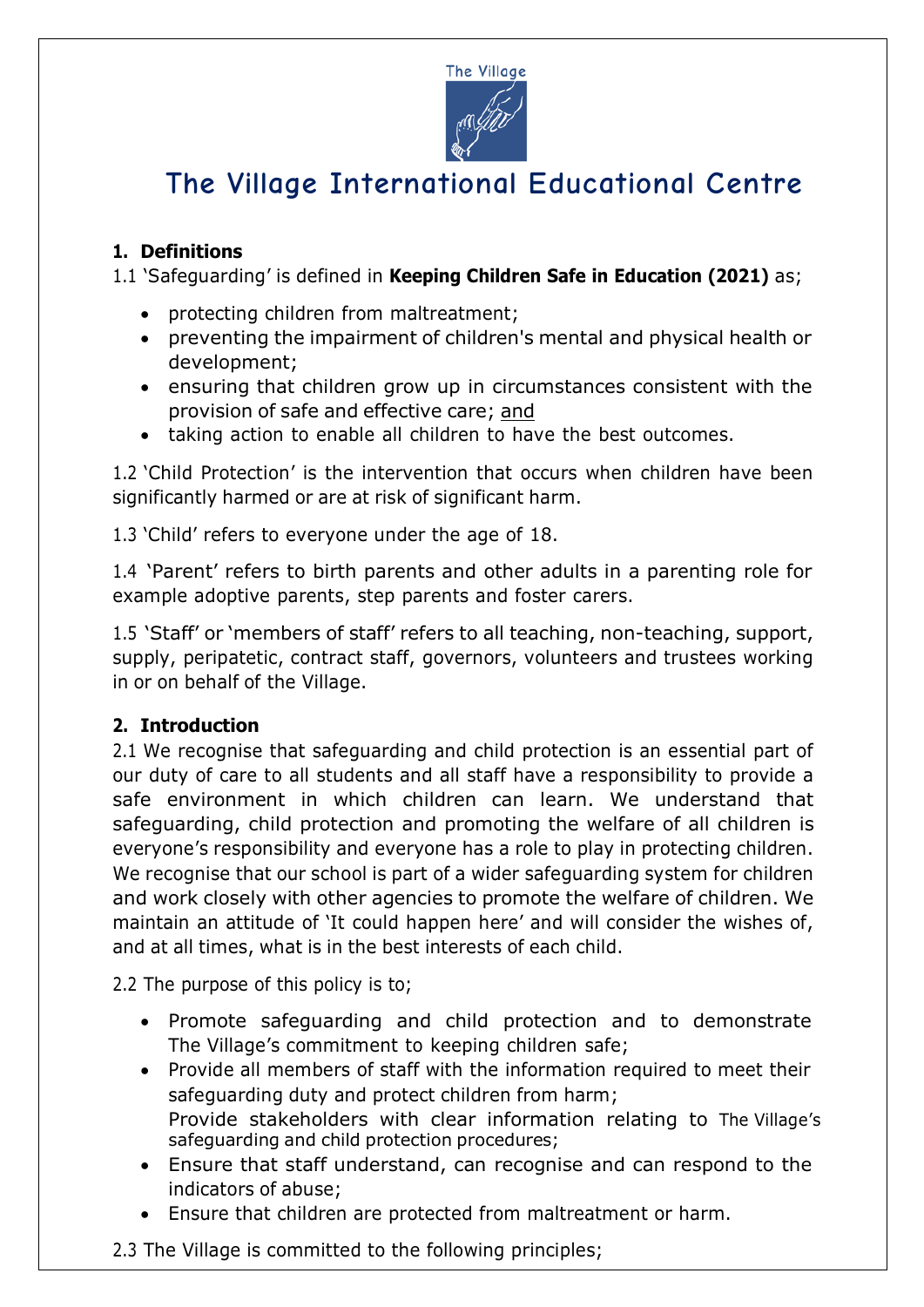

- All children have the right to be protected from harm.
- Children should feel safe and secure and cannot learn unless they do so.
- All staff are responsible for keeping children safe and have a responsibility to act if they think a child is at risk of harm.
- All staff take on a responsibility to promote children's welfare
- Working with other agencies is essential to promote safeguarding and protect children from harm.
- Early help and providing support to families and/or children as soon as a problem emerges is essential to improving outcomes for children and families.

### **2.4 Safeguarding aims**

2.4.1 The safeguarding aims of The Village, in line with KeepingChildren Safe in Education UK (September 2021) are to;

- work to identify children who are suffering or likely to suffer abuse, exploitation or neglect and act to protect them;
- work with relevant services and agencies to ensure that children are protected from harm;
- provide a learning environment for children which is safe and secure;
- teach children how to keep themselves safe and provide structures for them to raise concerns if they are worried or at risk of harm;
- support children's mental health and wellbeing;
- ensure that we adhere to safer recruitment guidance and legislation, deal promptly with allegations of abuse against staff and take bullying and harassment seriously;
- train staff effectively in all safeguarding issues (including online safety) and in their responsibilities for identifying and protecting children that are or may be at risk of harm;
- have a designated safeguarding lead and designated deputies, who will provide support to staff, students and families;
- recognise that all children may be vulnerable to abuse, but be aware that some children have increased vulnerabilities due to special educational needs or disabilities;
- maintain a robust recording system for any safeguarding or child protection information;
- ensure that everyone in The Village understands the safeguarding procedures; and to
- regularly review policies and procedures to ensure that children are protected to the best of our ability.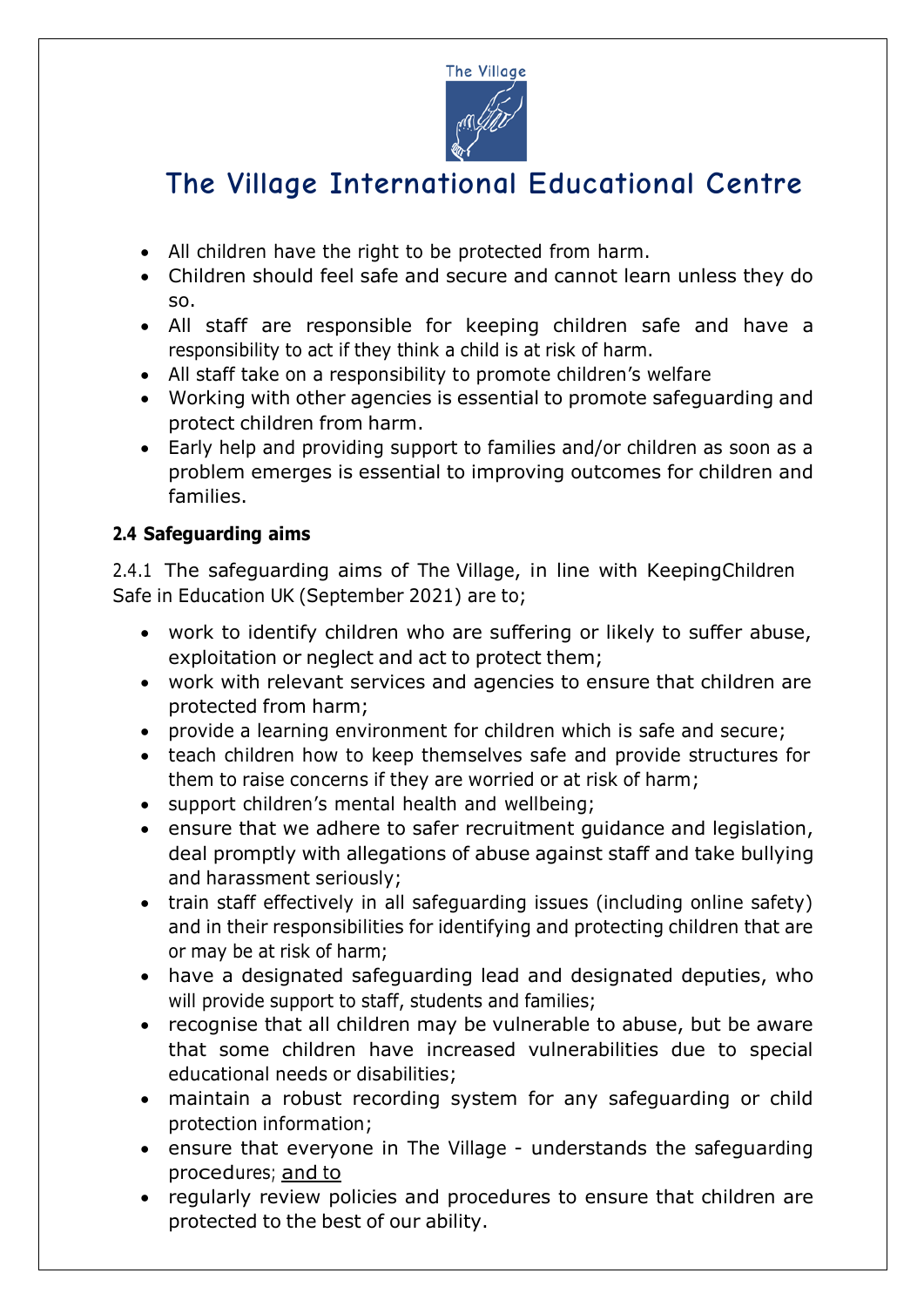

### **2.5 This policy adheres to the following documents;**

- Keeping Children Safe in Education (2021)
- Working Together to Safeguard Children (Parts updated December 2020)
- Guidance for Safer Working Practice for those working with children and young people in education settings (May 2019)
- Guidance for Safer Working Practice for those working with children and young people in education settings addendum (April 2020)
- What to do if you are worried a child is being abused: Advice for practitioners (2015)
- Sexual Violence and Sexual Harassment Between Children in Schools and Colleges (September 2021)

2.6 Keeping Children Safe in Education remains in force throughout the Covid-19 emergency period. In addition, we have regard to non-statutory interim guidance on safeguarding schools, colleges and other providers during the coronavirus outbreak. We continue to work closely with the Local hospital and professionals in Safeguarding Children Partnership to safeguard children during this time.

This policy should be read in conjunction with the following policies;See

### **2.7 Scope**

2.9.1 This policy applies to all teaching, non-teaching, support, supply, peripatetic, contract staff, governors, volunteers and trustees working in or on behalf of The Village and Thrive Education Partnership Trust. All references in this document to 'staff' or 'members of staff' should be interpreted as relating to the aforementioned, unless otherwise stated.

2.9.2 Rather than duplicating content from Keeping Children Safe in Education (September 2021) in this policy, it should be understood that The Village will always refer to this document as the benchmark for all safeguarding practice.

### **3. Roles and Responsibilities**

### **3.1 The Role of the Governing Board**

3.1.1 The school has a senior board level lead to take leadership responsibility for safeguarding. This role is carried out by Mr Neel and Mr Harshi. Part 2 of KeepingChildren Safe in Education (September 2021) sets out the responsibilities of governing bodies. As part of these overarching responsibilities the Governing Body will: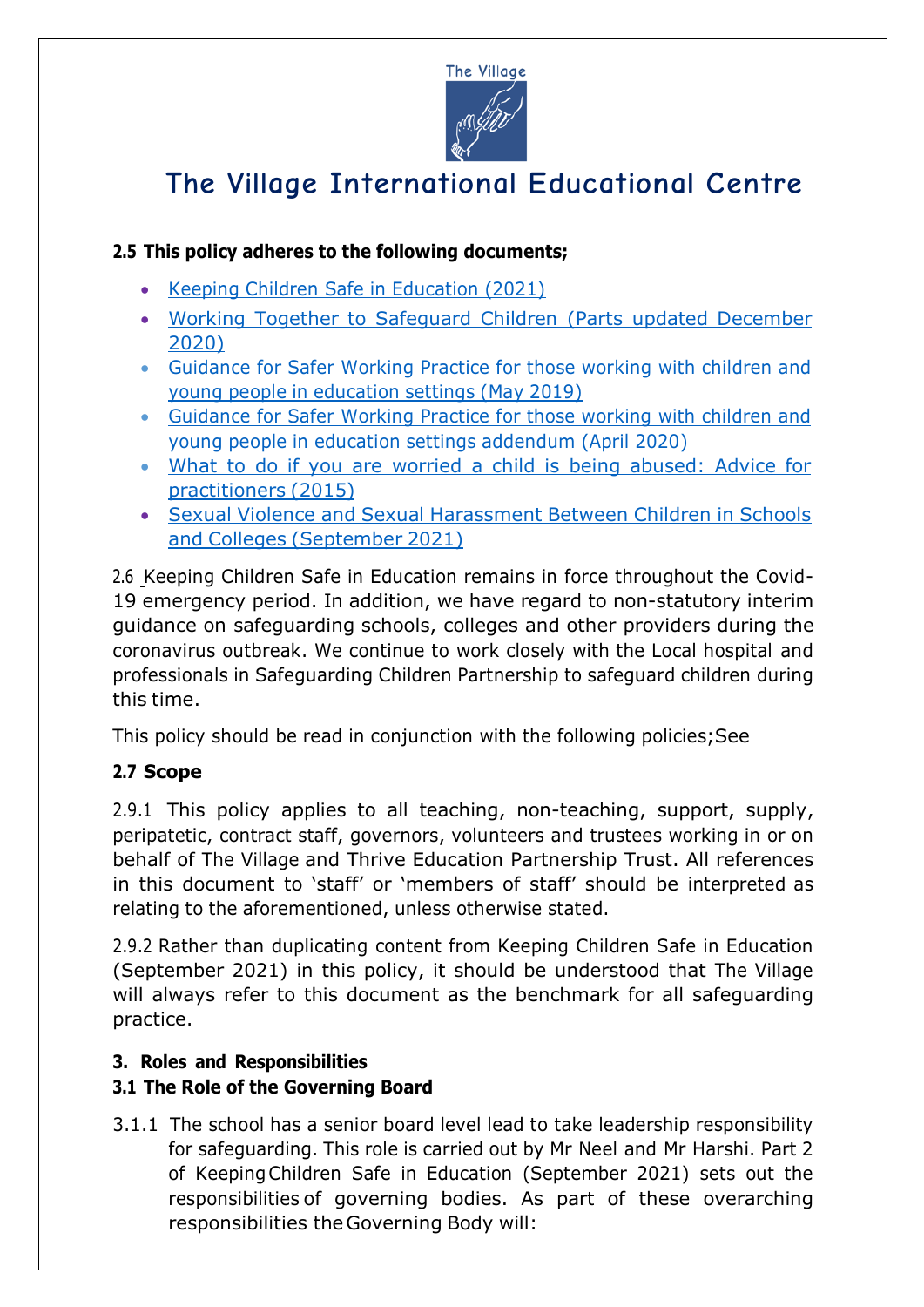

- Have a strategic leadership responsibility for The Village safeguarding arrangements;
- Ensure that they comply with their duties under legislation;
- Ensure a whole school approach to safeguarding, including the use of mobile technology in school;
- Ensure that policies, procedure and training in The Village are effective and comply with the law at all times and that they allow concerns to be responded to in a timely manner;
- Ensure that The Village takes into account the Safeguarding Children Partnership policies of Thailand
- Ensure that The Village has an effective child protection policy,that it is published on The Village website or available by othermeans and review this annually;
- Ensure that The Village has a staff behaviour policy or Code of Conduct;
- Ensure that all staff undergo safeguarding and child protection training on induction (including online safety);
- Ensure The Village contributes to multi-agency working in line with statutory guidance;
- Ensure that there are clear systems and processes in place for identifying when children may be experiencing mental health problems;
- Ensure that children are taught about safeguarding, including online safety as a whole school approach and curriculum planning but recognising that a one size fits all approach may not be appropriate for all children. See section 12 of this policy for further information;
- Put in place appropriate safeguarding responses for children who go missing from education;
- Appoint an appropriate member of staff from the senior leadership team to the role of Designated Safeguarding Lead;
- Understand the local criteria for action and local protocol for assessment;
- Recognise the importance of information sharing between practitioners and local agencies;
- Ensure that appropriate filters and monitoring systems are in place to keep children safe online; and
- Respond to allegations of abuse against the headteacher whilst ensuring there are procedures in place to manage safeguarding concerns, or allegations against staff (including supply staff, volunteers and contractors).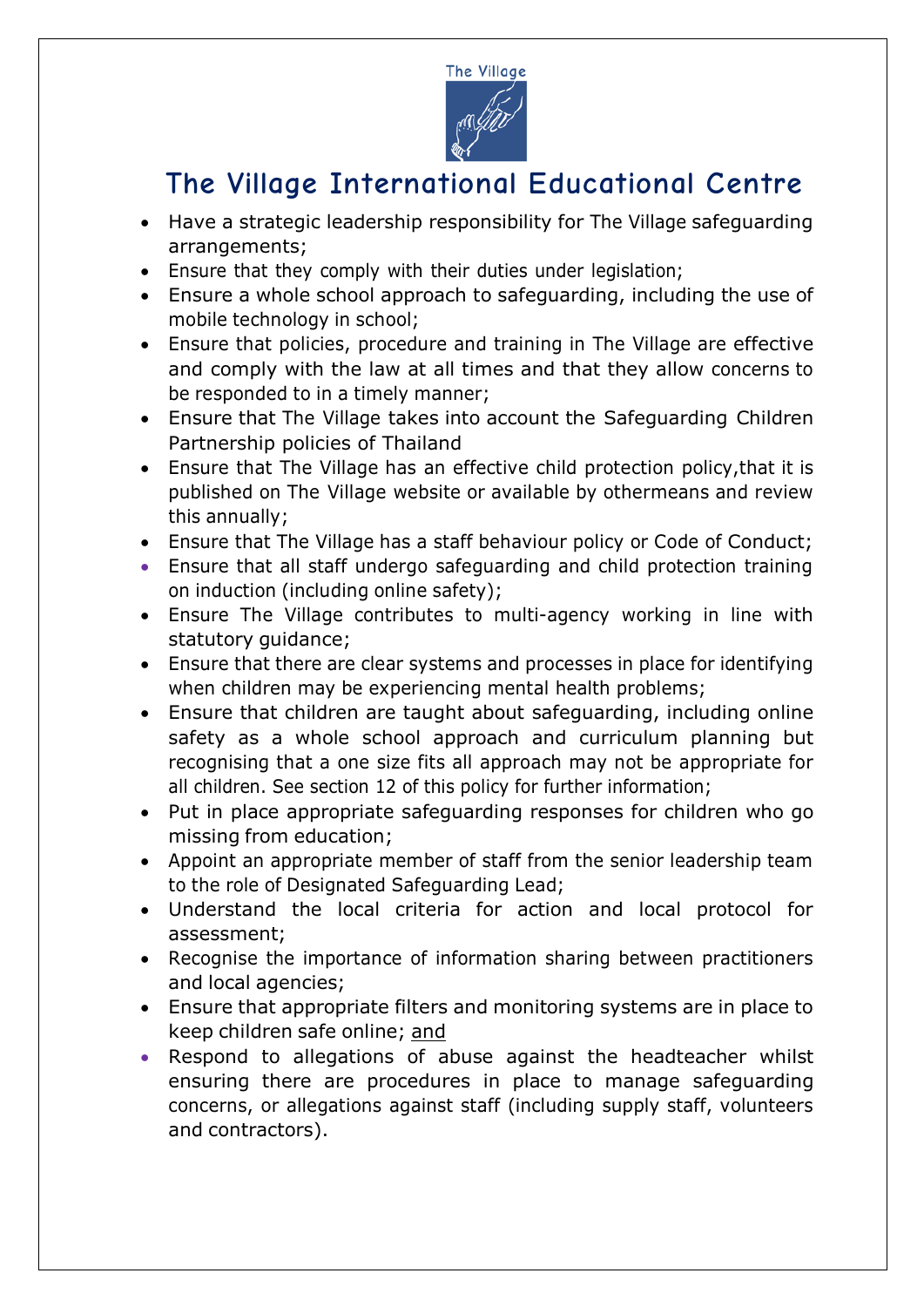

### **3.2. The Role of the Headteacher**

3.2.1 The headteacher will;

- Ensure that this policy is reviewed annually, at minimum, and ratified by the governing body;
- Ensure that this policy and associated procedures are adhered to by all staff;
- Ensure that all staff are made aware of the named governor for safeguarding and the Designated Safeguarding Lead;
- Ensure that the role of 'Designated Safeguarding Lead' is explicit in the role-holder's job description;
- Decide whether to have one or more deputy safeguarding leads and ensure they are trained to the same standard as the Designated Safeguarding Lead;
- Organise appropriate cover for the role of Designated Safeguarding Lead for any out of hour/out of term activities;
- Appoint a 'Designated Teacher for Looked-After and Previously Looked-After Children' to promote the educational achievement of children looked after;
- Appoint a lead for online safety;
- Promote a whole school approach to safeguarding;
- Promote resilience to social and emotional wellbeing, which is tailored to the needs of the children;
- Ensure that all recruitment follows the 'Safer Recruitment' guidance and a single, central record is maintained with details of all members of staff who are in contact with children;
- Respond to allegations of abuse against all other members of staff including supply staff, volunteers and contractors;
- Refer cases where a person is dismissed or left due to risk/harm to a child to the Disclosure and Barring Service as required;
- Ensure that the school works with Children's Services, the police, health services and other services to; promote the welfare of children; provide a co-ordinated offer of early help when need is identified; contribute to inter-agency plans for children subject to children protection plans and to protect children from harm;
- Safeguard children's wellbeing and maintain public trust in the teaching profession as part of their professional duties (UK Teaching Standards, 2012); and
- Ensure that Children's Services (from the host local authority or placing authority) have access to The Village to conduct, or to consider whether to conduct a section 47 or section 17 assessment, as per Keeping Children Safe in Education (September 2021).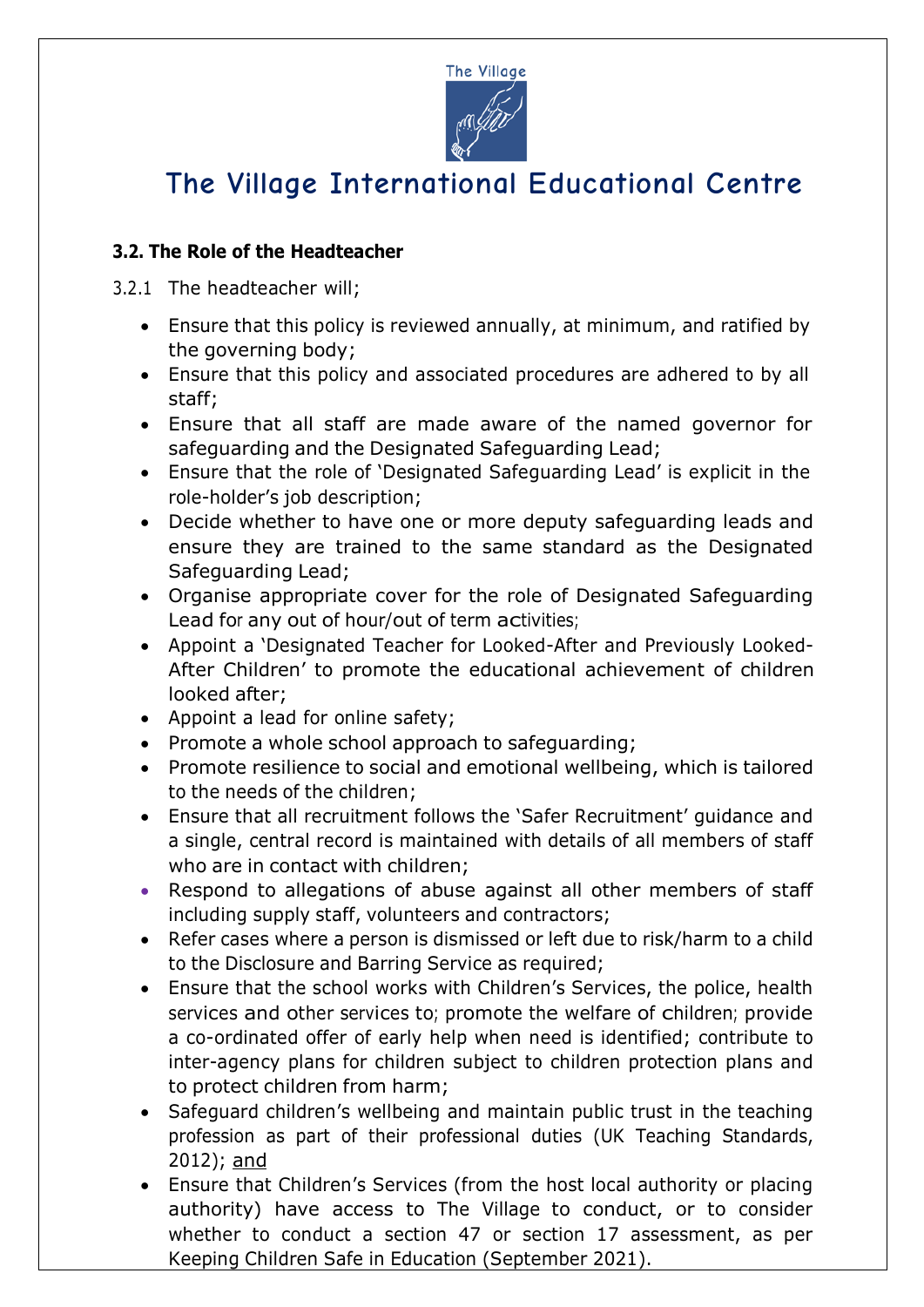

### **3.3 The Role of the Designated Safeguarding Lead**

3.3.1 The Designated Safeguarding Lead for The Village is Harshi Sehmar. The Designated Safeguarding Lead will;

- Take overall lead responsibility for safeguarding and child protection (including online safety) in The Village;
- Liaise with the safeguarding partners and work with other agencies in line with Working Together to Safeguard Children (2020);
- Always be available during term time (during school hours) for staff in The Village to discuss safeguarding concerns. In the event thatthey are not available, a deputy will be made available;
- Undergo training to provide them with the knowledge and skills required to carry out this role and update every two years;
- Act as a source of support and expertise on matters relating to safeguarding and child protection to ensure that other members of staff can carry out their safeguarding duty;
- Be best placed to advise on the response to safeguarding concerns;
- Identify if children may benefit from early help;
- Act as a point of contact with the safeguarding partners;
- Make referrals Thailand Multi-Agency Safeguarding team (Counsellors Group) where children are at risk of significant harm.
- Refer cases to the police where a crime may have been committed<sup>1</sup>;
- Ensure all staff have read and understood Part 1 and/or Annex A of Keeping Children Safe in Education (August 2021);
- Update their knowledge and skills regularly and keep up with any developments relevant to their role;
- Provide staff in school with the knowledge, skills and support required to safeguard children;
- Take responsibility for the accurate and timely recording of safeguarding and child protection concerns and take overall responsibility for safeguarding and child protection files;
- Take responsibility for the transfer of safeguarding files when a child leaves The Village;
- Attend or ensure an appropriate representative attends multi-agency safeguarding or child protection meetings;
- Promote supportive engagement with parents and/or carers in safeguarding and promoting the welfare of children;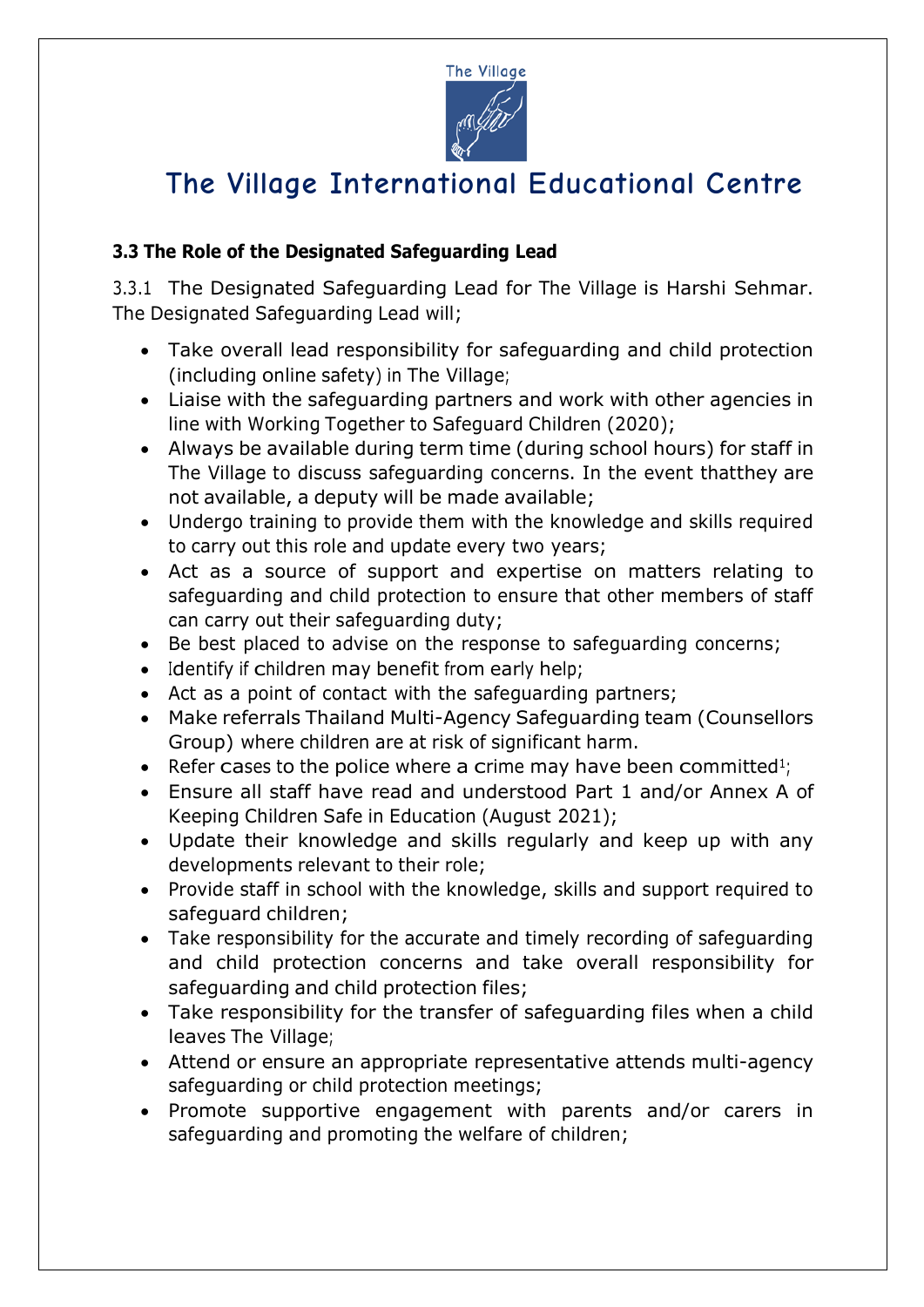

- Work closely with other relevant education professionals (e.g. SENCO) to ensure children with additional vulnerabilities aresafeguarded;
- Help to promote educational outcomes of child who have experienced or are experiencing safeguarding or child protection issues by sharing relevant information with teachers and the school leadership team;
- Promote a 'culture of safeguarding', in which every member of The Village community acts in the best interests of the child;
- Ensuring the school knows who its cohort of children or have or have had a social worker are, understanding their academic progress and attainment, and maintaining a culture of high aspirations;
- Regularly meet with the safeguarding link governor and/or Chair of Governors to review safeguarding in The Village; and
- Liaise with the headteacher regarding safeguarding cases and issues.

3.3.2 Further details on the role of the Designated Safeguarding Lead can be found in Annex C of Keeping Children Safe in Education (August 2021).

### **3.4 The Role & Responsibilities of all Staff within School**

3.4.1 School staff play a particularly important role because they are in a position to identify concerns early in order to provide help for children. All staff in August 2021;

- Have a responsibility to provide a safe environment, where children can learn;
- Should know what to do if a child tells them that he/she is being abused, exploited or neglected;
- Will be able to identify indicators of abuse;
- Will be made aware of; the safeguarding and child protection policy; the school behaviour policy; the staff code of conduct; information about the safeguarding response to children missing in education; the role of the designated safeguarding lead and systems in (August 2021) that support safeguarding and child protection;
- Will be provided with a copy of Part 1/Annex A of Keeping Children Safe in Education (August 2021) annually and receive annually updated training on their safeguarding roles and responsibilities;
- Should have an awareness of safeguarding issues that put children at risk of harm and behaviours associated with these risks;
- Should know what to do if a child makes a disclosure of abuse and never promise confidentiality when a child makes a disclosure;
- Will be made aware of the early help process and understand their role in it;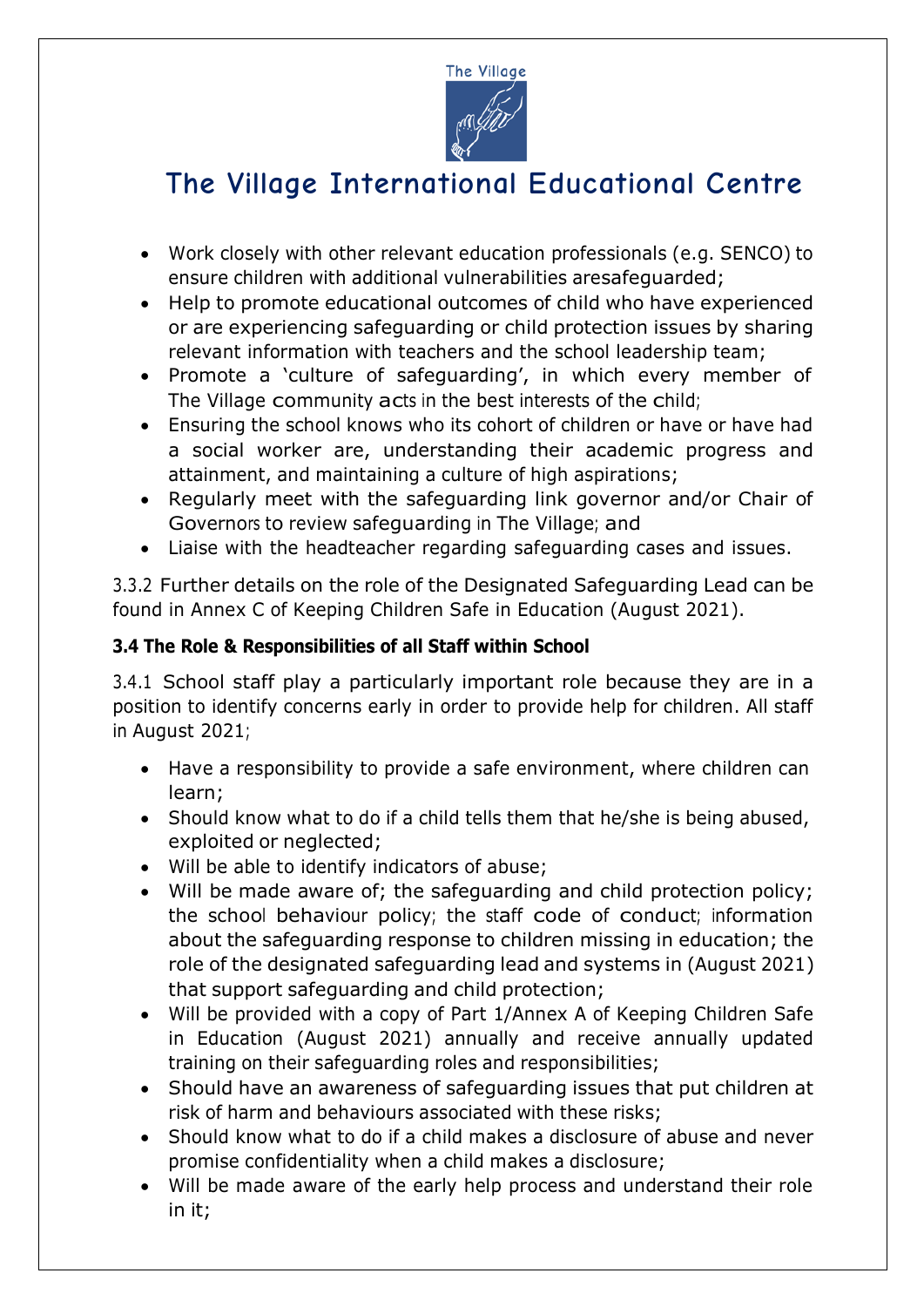

- Should be prepared to identify children who may benefit from early help and will discuss early help requirements with the safeguarding lead in the first instance;
- May be required to support social workers and other agencies following a referral;
- Will be made aware of the process for making referrals to Children's Services understand statutory assessments and therole that they may be expected to play in such assessments;
- Should be prepared to make referrals if they have concernsabout a child's welfare and understand the role that they may be expected to play in such assessments;
- Will receive regularly updated safeguarding and child protection training including online safety;
- Will receive safeguarding updates throughout the year as part of continuous professional development;
- Should be able to contribute to the development of safeguarding policy and practice.
- Should always seek advice from the Designated Safeguarding Lead if they are unsure.

#### **3.5 Multi-Agency Working**

3.5.1 The school is committed to multi-agency working and operates under Working Together to Safeguard Children UK (2018) and local safeguarding arrangements.

3.5.2 The school will work with Children's Services the police, health services, local Early Help practitioners and other relevant agencies to promote the welfare of children and protect them from harm.

3.5.3 We work closely with our local Families to ensure children receive appropriate, co-ordinated Early Help

#### **4. Types of abuse**

4.1 As outlined above, all staff will be trained in indicators of abuse and should be able to recognise signs of abuse. We recognise that abuse, neglect and safeguarding issues are complex and can rarely be covered by one label. Abuse can take many forms and can involve directly inflicting harm on a child or failing to protect a child from harm online as well as face to face.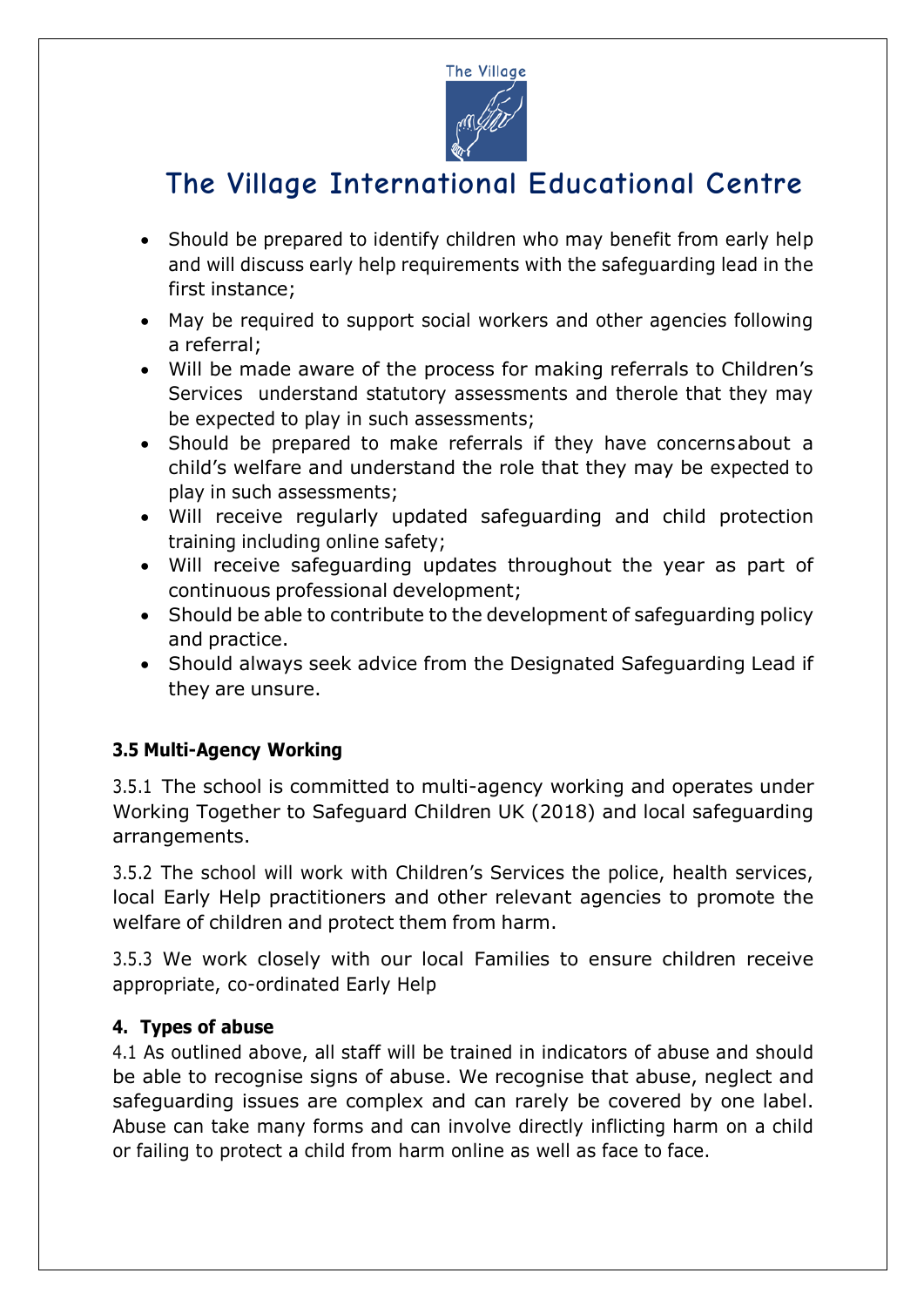

The four main types of abuse that staff are trained to recognise are;

- Physical abuse;
- Sexual abuse;
- Emotional abuse;
- Neglect.

#### **4.2 Types of abuse (Taken from Keeping Children Safe in Education, UK 2021)**

| <b>Type of abuse</b> | <b>Information</b>                                                                                                                                                                                                                                                                                                                                                                                                                                                     |
|----------------------|------------------------------------------------------------------------------------------------------------------------------------------------------------------------------------------------------------------------------------------------------------------------------------------------------------------------------------------------------------------------------------------------------------------------------------------------------------------------|
| Abuse                | A form of maltreatment of a child. Somebody<br>may abuse or neglect a child by inflicting harm,<br>or by failing to act to prevent harm. Children<br>may be abused in a family or in an institutional<br>or community setting by those known to them<br>or, more rarely, by others. Abuse can take place<br>wholly online, or technology may be used to<br>facilitate offline abuse. Children may be abused<br>by an adult or adults, or another child or<br>children. |
| Physical abuse       | A form of abuse which may involve hitting,<br>shaking, throwing, poisoning, burning or<br>scalding, drowning, suffocating or otherwise<br>causing physical harm to a child. Physical harm<br>may also be caused when a parent or carer<br>fabricates the symptoms of, or deliberately<br>induces, illness in a child.                                                                                                                                                  |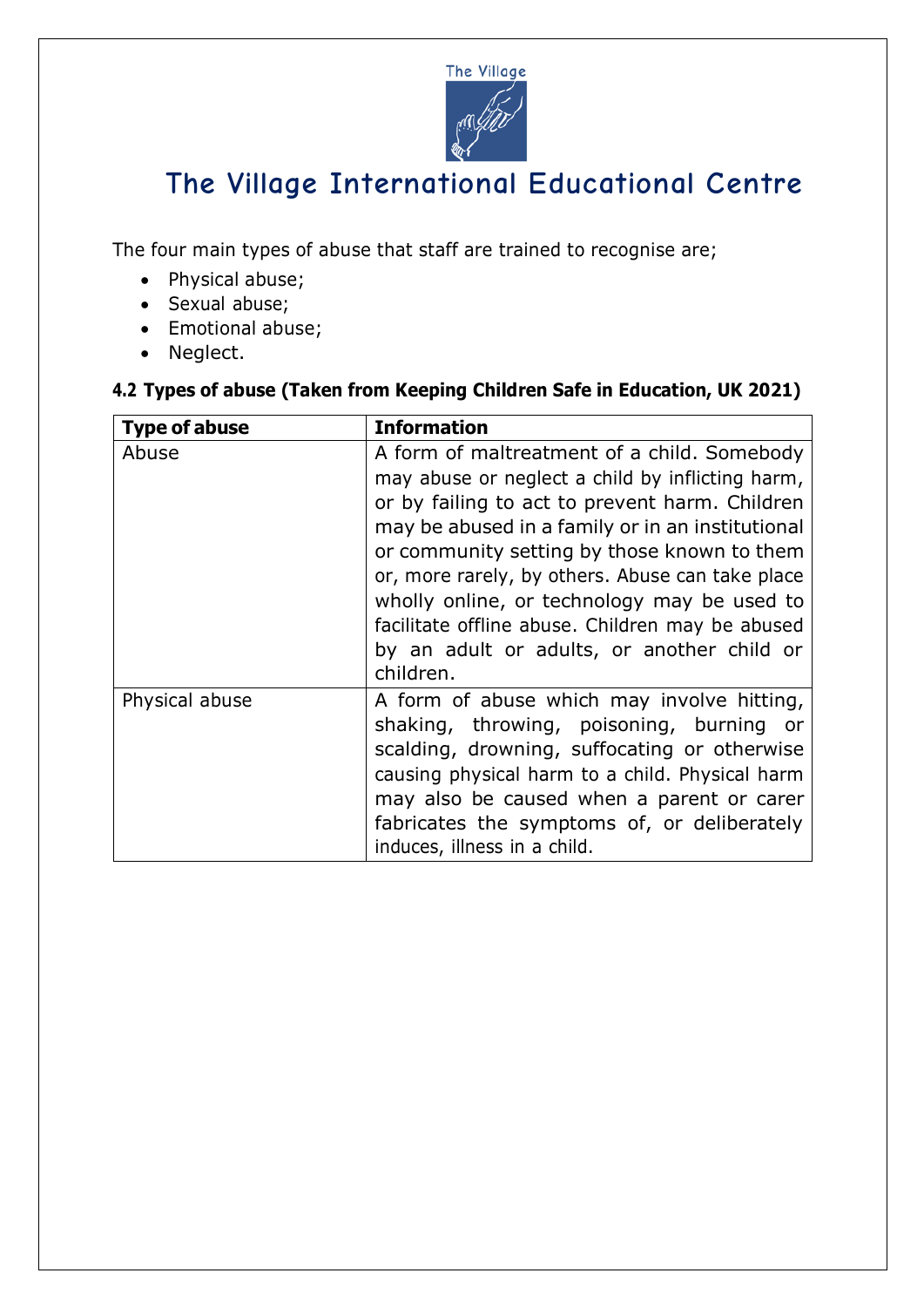

| Emotional abuse | The persistent emotional maltreatment of a         |
|-----------------|----------------------------------------------------|
|                 | child such as to cause severe and persistent       |
|                 | adverse effects on the child's emotional           |
|                 | development. It may involve conveying to a         |
|                 | child that they are worthless or unloved,          |
|                 | inadequate, or valued only insofar as they meet    |
|                 | the needs of another person. It may include not    |
|                 | giving the child opportunities to express their    |
|                 | views, deliberately silencing them or 'making      |
|                 | fun' of what they say or how<br>they               |
|                 | communicate. It may feature age<br>or              |
|                 | developmentally inappropriate expectations         |
|                 | being imposed on children. These may include       |
|                 | interactions that are beyond a child's             |
|                 | developmental capability, as well<br>as            |
|                 | overprotection and limitation of exploration and   |
|                 | learning, or preventing the child participating in |
|                 | normal social interaction. It may involve seeing   |
|                 | or hearing the ill-treatment of another. It may    |
|                 |                                                    |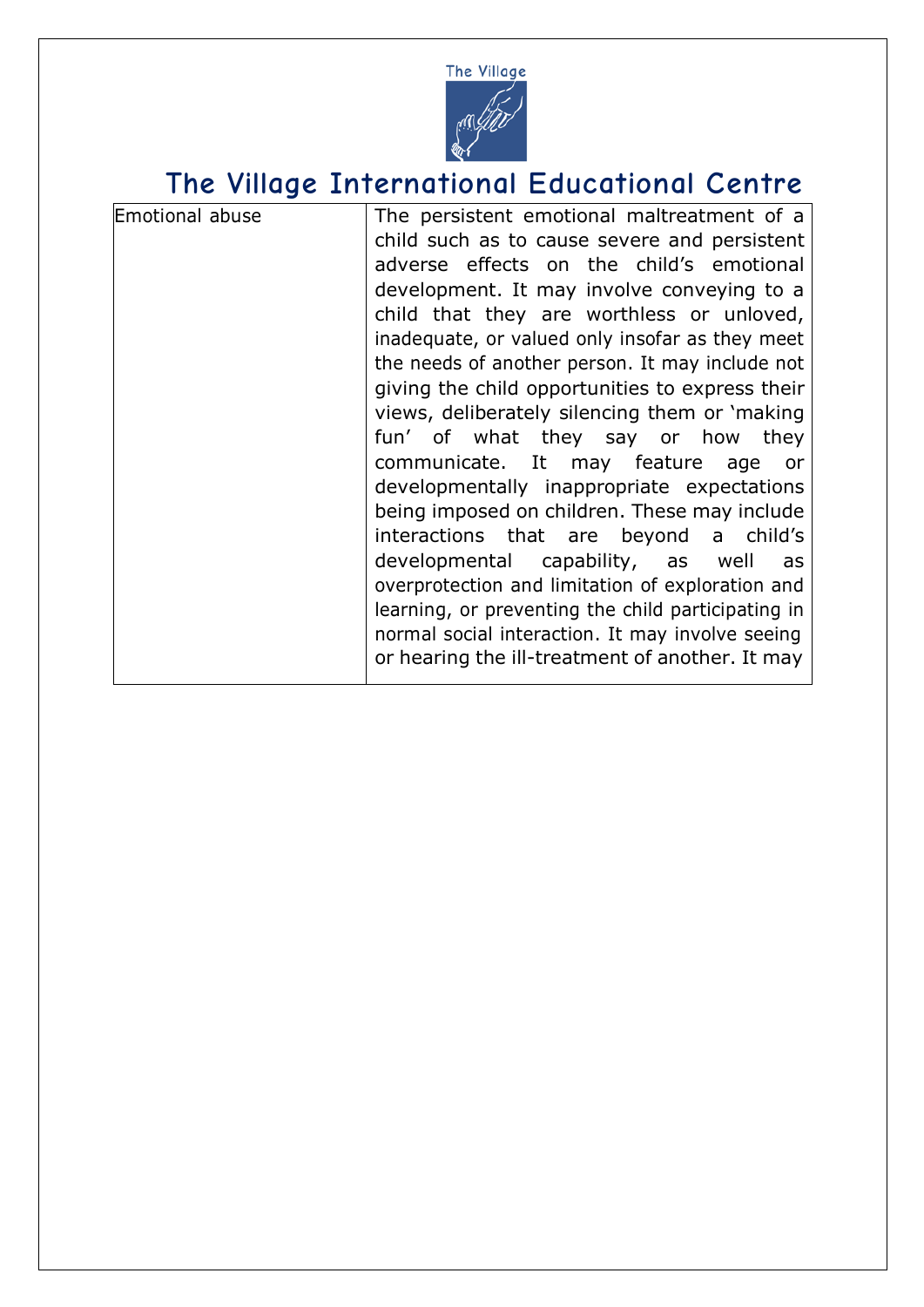

|                                    | involve serious bullying (including cyber<br>bullying), causing children frequently to feel<br>frightened or in danger, or the exploitation or<br>corruption of children. Some level of emotional<br>abuse is involved in all types of maltreatment of<br>a child, though it may occur alone.                                                                                                                                                                                                                                                                                                                                                                                                                                                                                                                                                                                                                                                                                                                                                                                                                                                                            |
|------------------------------------|--------------------------------------------------------------------------------------------------------------------------------------------------------------------------------------------------------------------------------------------------------------------------------------------------------------------------------------------------------------------------------------------------------------------------------------------------------------------------------------------------------------------------------------------------------------------------------------------------------------------------------------------------------------------------------------------------------------------------------------------------------------------------------------------------------------------------------------------------------------------------------------------------------------------------------------------------------------------------------------------------------------------------------------------------------------------------------------------------------------------------------------------------------------------------|
| Sexual abuse                       | Involves forcing or enticing a child or young<br>person to take part in sexual activities, not<br>necessarily involving violence, whether or not<br>the child is aware of what is happening. The<br>activities may involve physical contact,<br>including assault by penetration (for example,<br>rape or oral sex) or non-penetrative acts such as<br>masturbation, kissing, rubbing and touching<br>outside of clothing. They may also include non-<br>contact activities, such as involving children in<br>looking at, or in the production of, sexual<br>images, watching sexual activities, encouraging<br>children to behave in sexually inappropriate<br>ways, or grooming a child in preparation for<br>abuse. Sexual abuse can take place online, and<br>technology can be used to facilitate offline<br>abuse. Sexual abuse is not solely perpetrated by<br>adult males. Women can also commit acts of<br>sexual abuse, as can other children.<br>The sexual abuse of children by other children is<br>a specific safeguarding issue in education and<br>all staff should be aware of it and of The<br>Village's policy and procedures for dealing<br>with it. |
| Child sexual exploitation<br>(CSE) | CSE is a form of child sexual abuse. It occurs<br>where an individual or group takes advantage<br>an<br>imbalance of power to coerce,<br>of<br>manipulate or deceive a child or young person<br>under the age of 18 into sexual activity (a) in<br>exchange for something the victim needs or<br>wants, (b) for the financial advantage or<br>increased status of the perpetrator or facilitator<br>and/or through violence or the threat of<br>violence. The victim may have been sexually<br>exploited even if the sexual activity appears                                                                                                                                                                                                                                                                                                                                                                                                                                                                                                                                                                                                                             |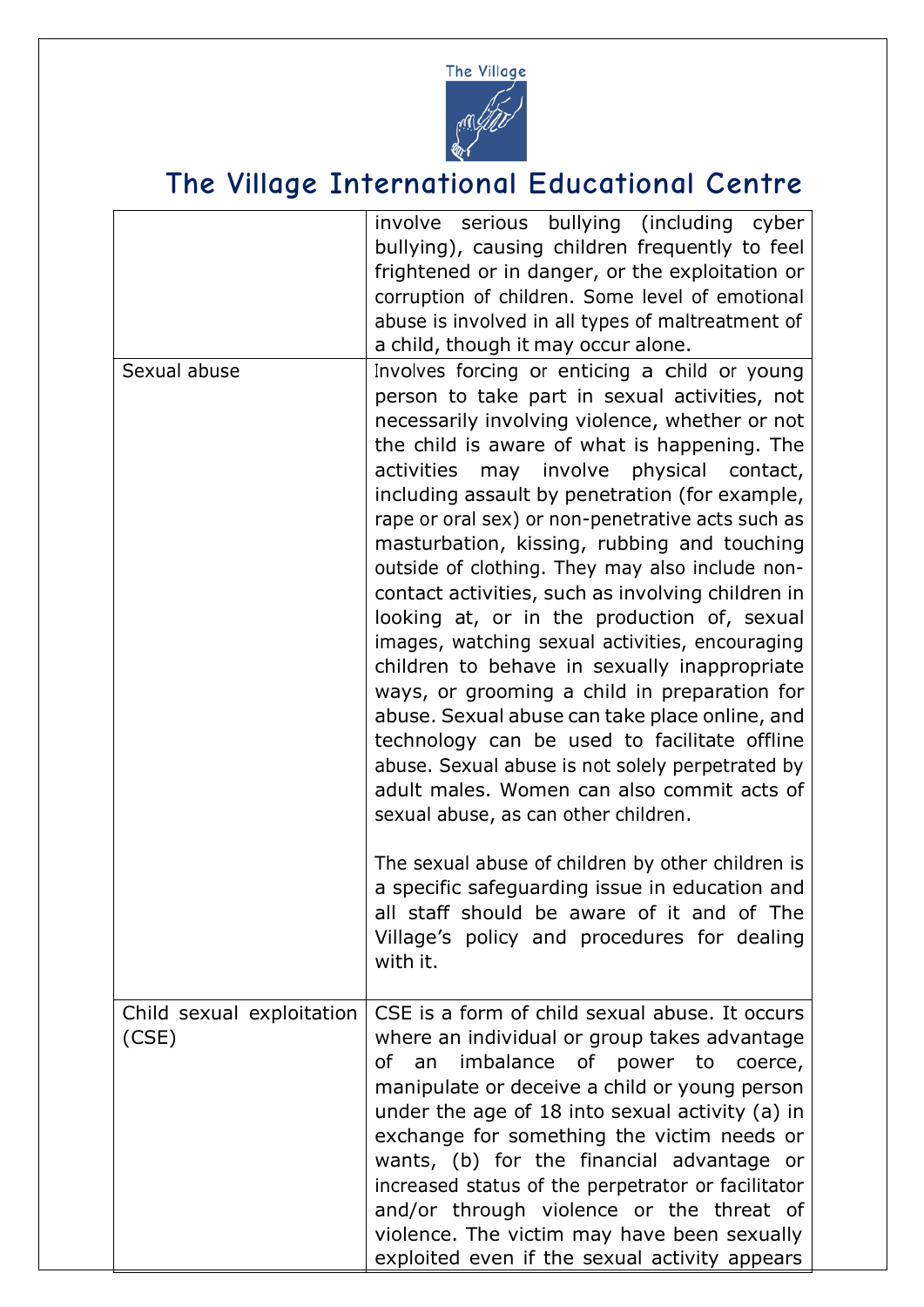

|                | consensual. Child sexual exploitation does not<br>always involve physical contact; it can also<br>occur through the use of technology.                                                                                                                                                                                                                                                                                                                                                                                                                                                                                                                                                                                                                                     |
|----------------|----------------------------------------------------------------------------------------------------------------------------------------------------------------------------------------------------------------------------------------------------------------------------------------------------------------------------------------------------------------------------------------------------------------------------------------------------------------------------------------------------------------------------------------------------------------------------------------------------------------------------------------------------------------------------------------------------------------------------------------------------------------------------|
| <b>Neglect</b> | The persistent failure to meet a child's basic<br>physical and/or psychological needs, likely to<br>result in the serious impairment of the child's<br>health or development. Neglect may occur<br>during pregnancy, for example, as a result of<br>maternal substance abuse. Once a child is<br>born, neglect may involve a parent or carer<br>failing to: provide adequate food, clothing and<br>shelter (including exclusion from home or<br>abandonment); protect a child from physical<br>and emotional harm or danger; ensure<br>adequate supervision (including the use of<br>inadequate care-givers); or ensure access to<br>appropriate medical care or treatment. It may<br>also include neglect of, or unresponsiveness to,<br>a child's basic emotional needs. |

4.3 Indicators of abuse can be found in Appendix B.

4.4 If a child is in immediate danger or at risk of harm, a referral will be made to Children's Services and any member of staff can make this referral. A Designated or Deputy Designated Safeguarding Lead should beavailable at all times, but in exceptional circumstances the member of staffshould speak to a member of the Senior Leadership Team or seek advice directly from Children's Service and then take appropriate action. The Designated Safeguarding Lead should be made aware as soon as possible.

4.5 Staff, parents and the wider community should report any concerns that they have about the welfare of children, however minor or seemingly insignificant. Staff should not assume that someone else will report concerns.

4.6 The school recognises that any child can be the victim of abuse and may benefit from early help. However, the school will be particularly vigilant to potential need for early help if a child;

is disabled or has certain health conditions and has specific additional needs;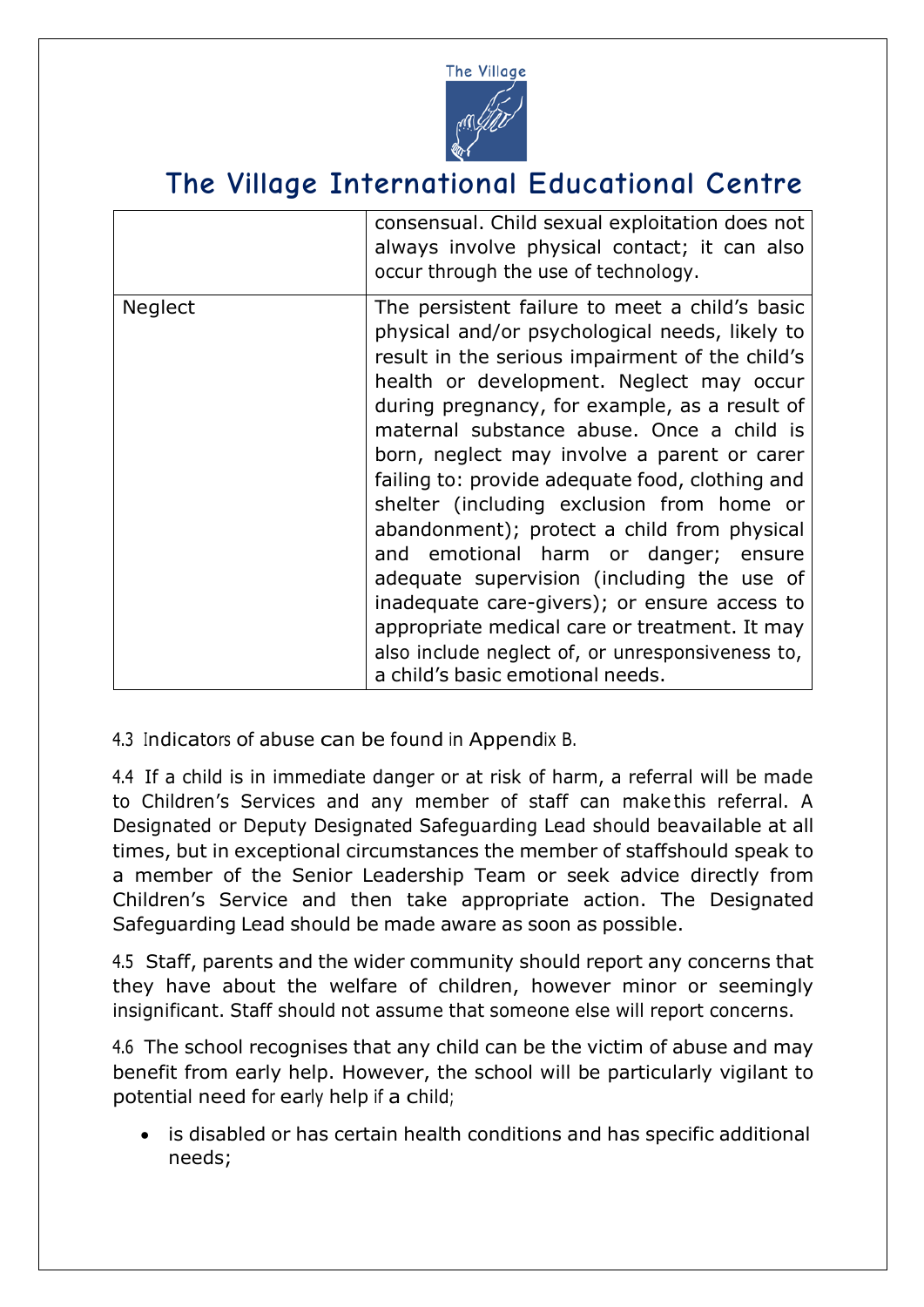

- has special educational needs (whether or not they have a statutory education, health and care plan);
- has a mental health need;
- is a young carer;
- is showing signs of being drawn in to anti-social or criminal behaviour, including gang involvement and association with organised crime groups or county lines;
- is frequently missing/goes missing from care or from home;
- is a risk of modern slavery, trafficking, sexual or criminal exploitation;
- is misusing drugs or alcohol themselves;
- has a family member in prison, or is affected by parental offending;
- is in a family circumstance presenting challenges for the child, such as substance abuse, adult mental health problems or domestic abuse;
- has returned home to their family from care;
- is showing early signs of abuse and/or neglect;
- is at risk of being radicalised or exploited;
- is persistently absent from education, including persistent absences for part of the school day.
- is a privately fostered child.<sup>2</sup>

4.7 The Village recognises that abuse can take many different forms. Staff will also receive training on the following issues and action will be taken ifThe Village believes that a child is at risk of or is the victim of;

- bullying, including cyber- or online-bullying;
- child criminal exploitation (including involvement in county lines);
- child sexual exploitation;
- domestic abuse;
- emotional abuse;
- fabricated or induced illness;
- faith-based abuse;
- female genital mutilation;
- forced marriage;
- gangs or youth violence;
- gender-based violence;
- hate;
- mental health;
- neglect;
- peer on peer abuse;
- physical abuse;
- radicalisation;
- relationship abuse;
- serious violence and harassment;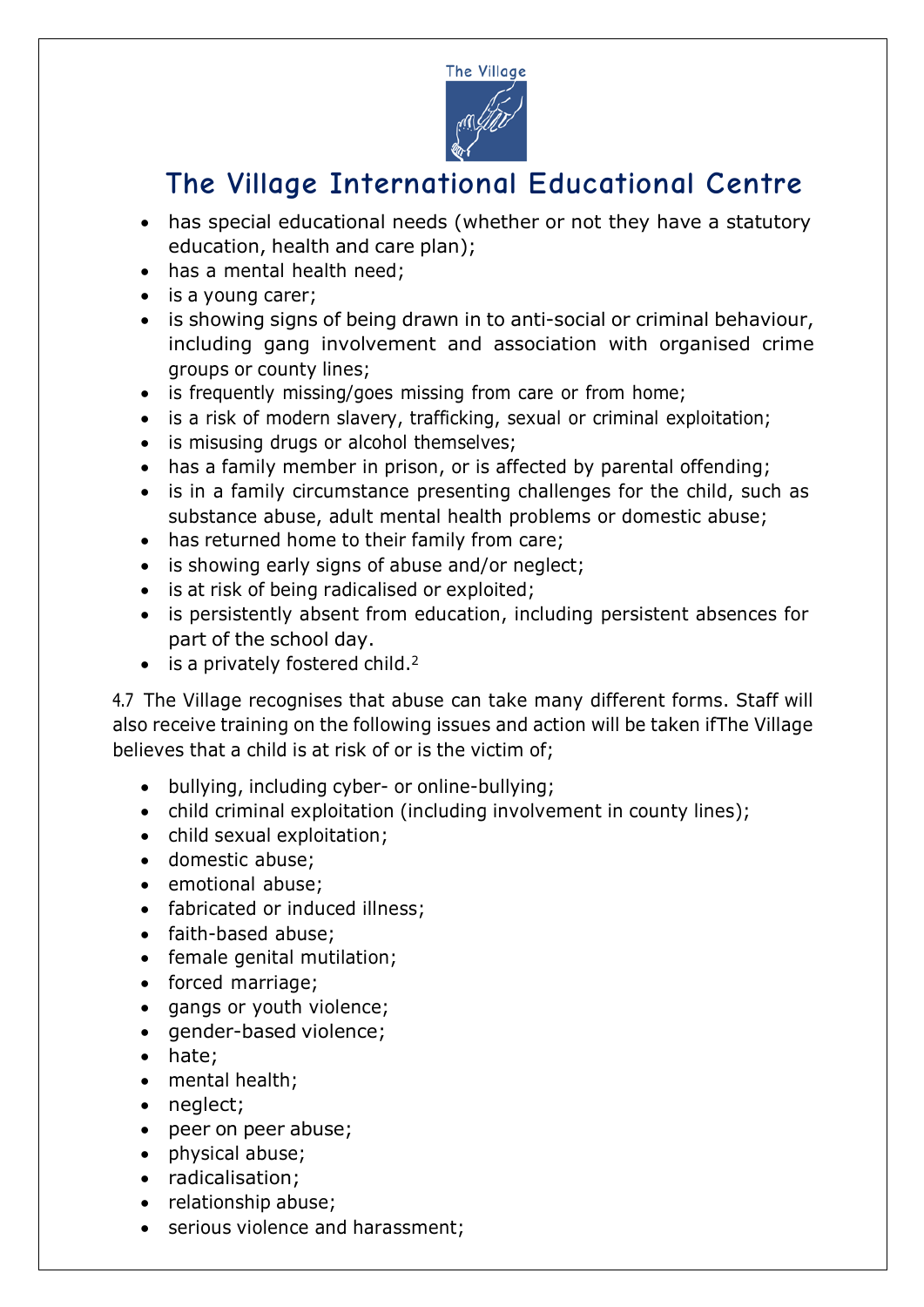

- sexual abuse;
- sexual violence or sexual harassment (including peer on peer abuse);
- sharing of consensual or non-consensual nude and semi-nude images/videos;
- So-called 'honour-based' abuse;
- trafficking and modern slavery.

#### 4.8 The Village will also take action to protect;

- Children missing education;
- Children missing from home or care.

4.8.1 There are other familial issues that can have a detrimental impact on children.

We work with other agencies in line with Keeping Children Safe in Education (2021) to support children and families in the following circumstances;

- Children facing the court procedures and/or children in the court system;
- Children with family members in prison;
- Children who are homeless:
- Children who need a social worker.

### **4.9 Child potentially at greater risk of harm**

4.9.1 The Village recognises that some children need a social worker due to abuse, neglect or complex family circumstances and that abuse andtrauma can leave children vulnerable to further harm, as well as educational disadvantage.

4.9.2 The Designated Safeguarding Lead will hold information relating to social workers working with children in the school.

4.9.3 This information will inform decisions about safeguarding and promoting welfare (including the provision of pastoral and/or academic support).

#### **4.10 Children missing from Education**

4.10.1 The Village understands that children missing from education can be a warning sign to a variety of safeguarding concerns.

4.10.2 The Village will report information to the Local Authority when removing a child from roll.

### **4.11 Elective Home Education**

4.11.1 The Village recognises that many home educated children have a positive learning experience and the decision is one with the child'sbest interests at heart.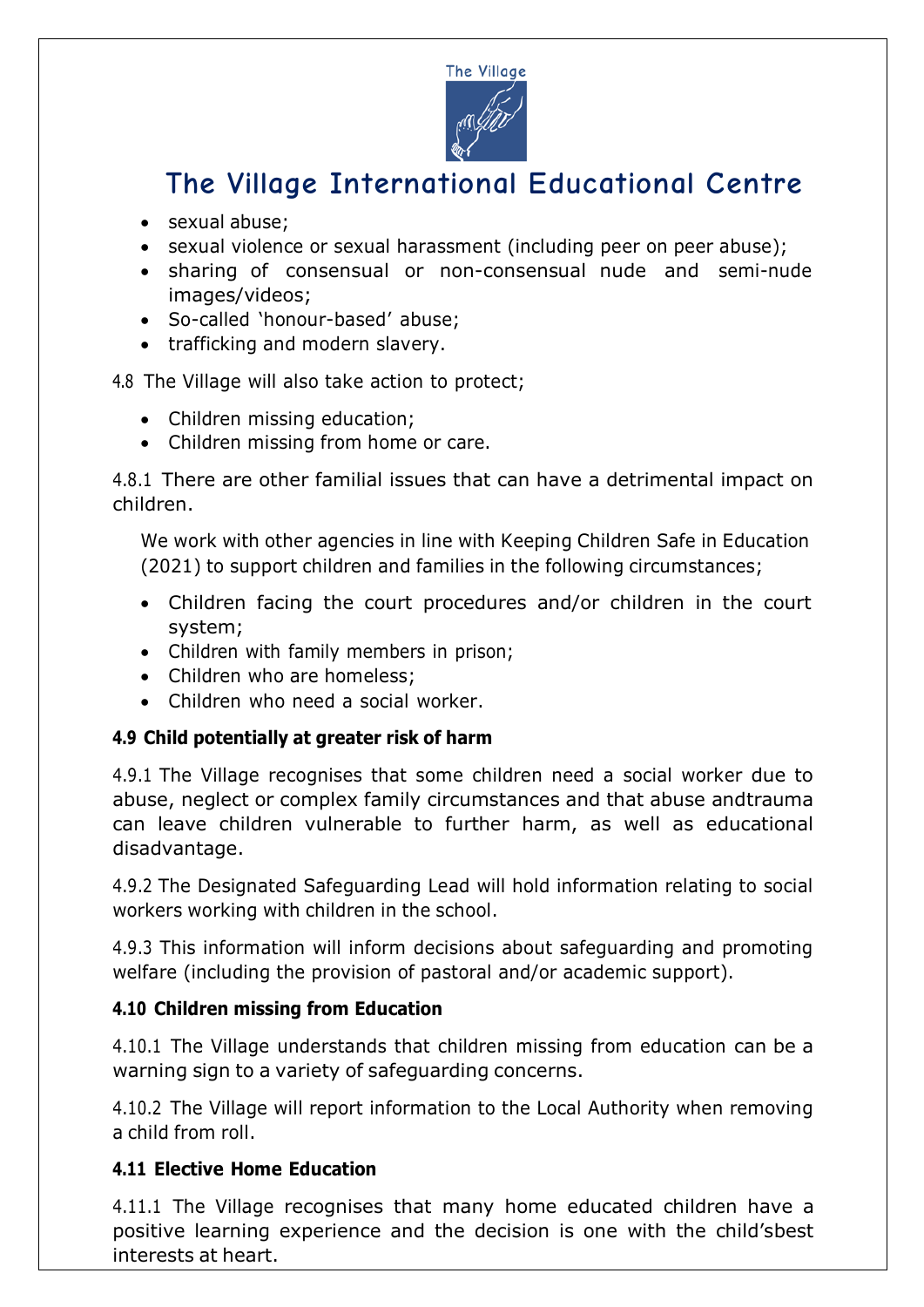

4.11.2 Since 2001, The Village has a statutory duty to inform the UKAuthority of all deletions from roll. When Elective Home Education is the reasonfor this removal, the Local authority and other key professionals will work alongside The Village to coordinate a meeting with parents wherepossible ideally before a final decision is made.

#### **4.12 Mental Health**

4.12.1 The school recognise that safeguarding and promoting the welfare of children includes preventing the impairment of children's mental health or development.

4.12.2 All staff will be aware that mental health problems may be an indicator that a child is suffering or is at risk of suffering abuse, neglect or exploitation.

4.12.3 Staff will not attempt to make a diagnosis of a mental health problem unless they are appropriately trained.

4.12.4 We recognise that staff are well-placed to observe behaviour that may indicate that a child is experiencing a mental health problem, or is at risk of developing one. There are clear systems and processes in place for identifying possible mental health problems. If staff are concerned that a child is suffering a mental health problem, they should report this to the Lead or Deputy DSLs and record on CPOMS. DSLs will refer to external agencies, where appropriate.

4.12.5 If staff are concerned that a child is experiencing a mental health problem that is also a safeguarding concern, they must report this to the Designated Safeguarding Lead (or deputy Designated Safeguarding Lead) immediately.

4.12.6 Harshi Sehmar is the designated member of staff responsible for the promotion of mental health and wellbeing across the school and will support staff to identify mental health concerns and strategies with pupils.

4.12.7 Further information, guidance and advice regarding mental health can be found in paragraph 41 of Keeping Children Safe in Education 2021.

4.13 The Village have a duty to refer any children who are living in a private fostering arrangement to the local authority.

If any member of staff is unsure about signs of abuse or neglect, they should speak to the Designated Safeguarding Lead.

4.14 See Appendix B for further information and guidance on the above issues.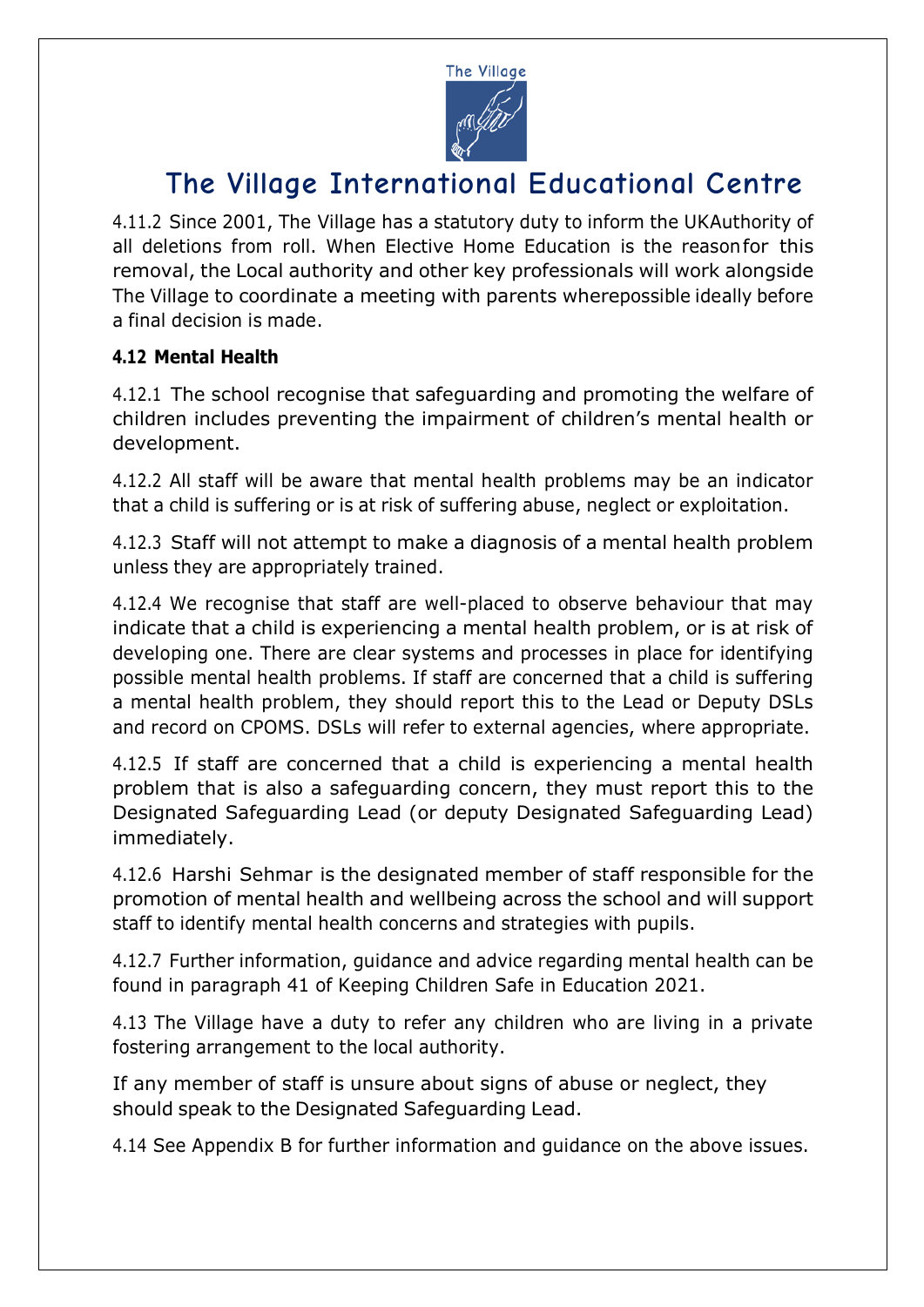

#### **5. Responding to signs of abuse**

5.1 If a member of staff, parent or member of the public is concerned about a child's welfare, they should report it to the designated safeguarding lead as soon as possible. On occasions when the designated safeguarding lead is not available, it should be reported to the deputy safeguarding lead without delay. Although any member of staff can make a referral to Children's Services where possible there should be a conversation with the Designated Safeguarding Lead.

5.2 If anyone other than the Designated Safeguarding Lead makes a referral to Children's Services or to the police, they should inform the DSL as soon as possible.

5.3 All staff will be alert to indicators of abuse and will report any of the following to the Designated Safeguarding Lead immediately;

- Any concern or suspicion that a child has sustained an injury outside what is reasonably attributable to normal play;
- Any concerning behaviours exhibited by children that may indicated that they have been harmed or are at risk of harm, including unusual changes in mood or behaviour, concerning use of language and/or concerning drawings or stories.
- Any significant changes in attendance or punctuality;
- Any significant changes in a child's presentation;
- Any concerns relating to people who may pose a risk of harm to a child; and/or
- Any disclosures of abuse that children have made.

5.4 There will be occasions where a child discloses abuse directly to a member of staff. If this happens, the member of staff will;

- listen carefully to the child and believe what they are saying;
- not promise confidentiality, as information may need to be passed on so the child and family can receive additional support;
- only ask for clarification if something is unclear and will not ask 'leading' questions;
- report disclosure to the designated safeguarding lead as soon as possible, certainly by the end of the day;
- only discuss the issue with colleagues that need to know about it; and
- will write up the disclosure and pass it to the designated safeguarding lead. It is likely they will have a discussion with the DSL prior to this.

5.5 The designated safeguarding lead will make a decision about the action that needs to be taken following a member of staff raising a concern about a child or following a direct disclosure. The DSL may;

• Manage support for the child internally;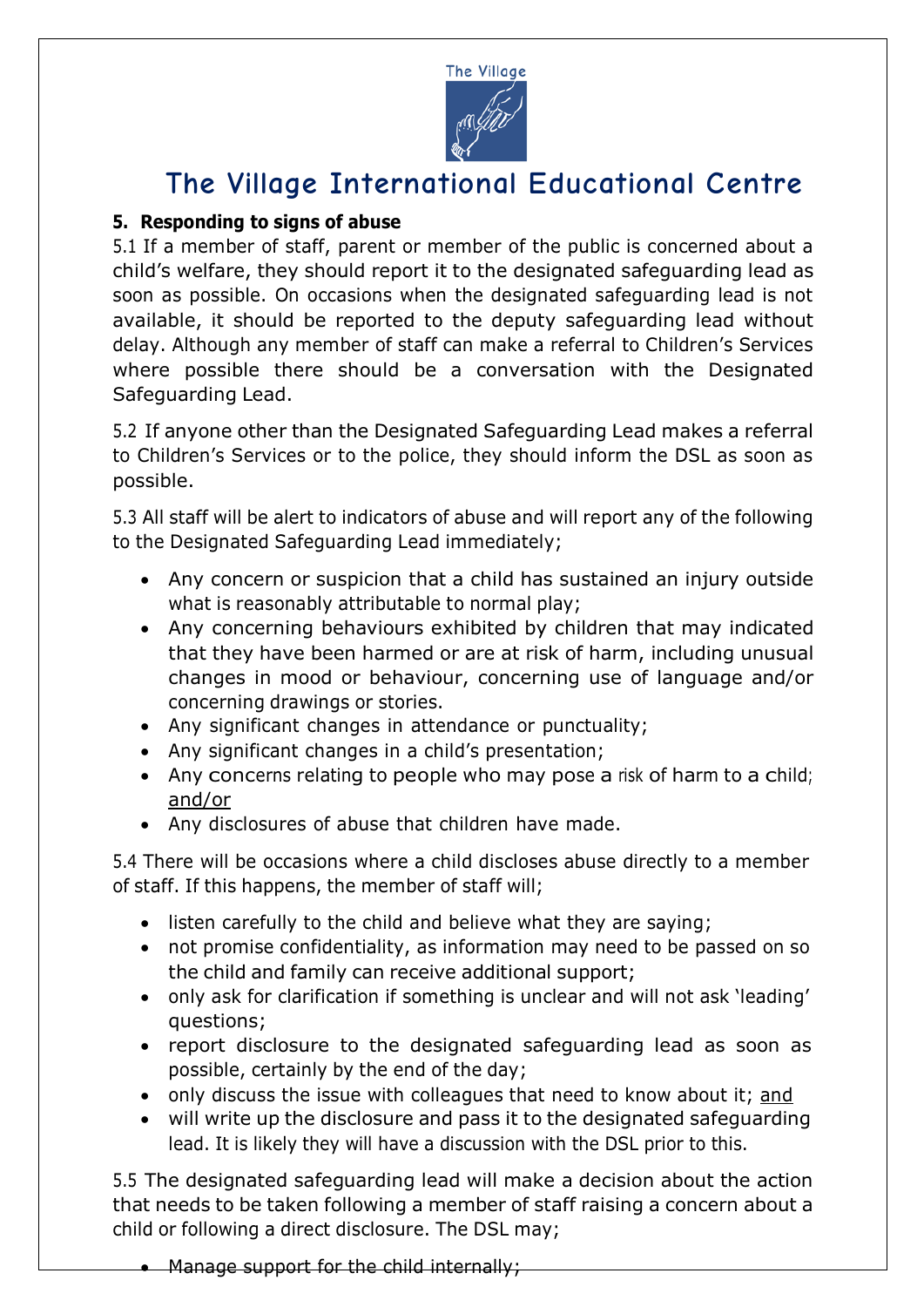

- Seek advice from Professional team:
- Instigate single agency intervention and work directly with the family to improve the situation;
- Offer an Early Help Assessment to provide multi-agency help to a family;
- In cases where children are deemed to be at significant risk of harm, the DSL will refer cases for statutory intervention. Parentalconsent will be obtained wherever possible before referring. However, if The Village is worried that telling parents willmean the child is at greater risk of harm, we may do this without informing them.
- If parents do not consent to a referral but the school believes that a child is at significant risk of harm, a referral will still be made to Children's Services.

5.6 For further information about the Safeguarding Children Partnership's 'Right Help, Right Time' guidance, which is used by The Village to make decisions about protecting children, please visit http://www.coventry.gov.uk/righthelprighttime.

5.7 See page 21 for flowchart of actions that will be taken where there are concerns about a child (taken from Keeping Children Safe in Education, September 2021).

#### **5.8 Peer on Peer Abuse**

5.9.1 The Village understands that both adults and other children can perpetrate abuse and it can happen inside and outside of school. Peer on peer abuse is taken very seriously. Peer on peer abuse can include bullying (including cyber-bullying, prejudice-based and discriminatory bullying), abuse in intimate personal relationships between peers, physical abuse, sharing of consensual or non-consensual images of videos, causing someone to engage in sexual activity without consent, sexual violence and/or harassment, upskirting, and initiation/hazing ceremonies. The school recognise that safeguarding issues can manifest as peer on peer abuse.

5.9.2 All members of staff will be made aware of the school's policy and procedures with regards to peer on peer abuse. The school will ensure staff understand what is meant by peer on peer abuse and the school policy on peer on peer abuse by INSET training and Safeguarding training updates.

5.9.3 The school will work to prevent peer on peer abuse by:

- providing appropriate and regularly updated staff training.
- Making sure staff challenge inappropriate behaviours
- Ensuring our curriculum addresses issues that are associated with peeron-peer abuse and teaches children about safeguarding, including how to stay safe online.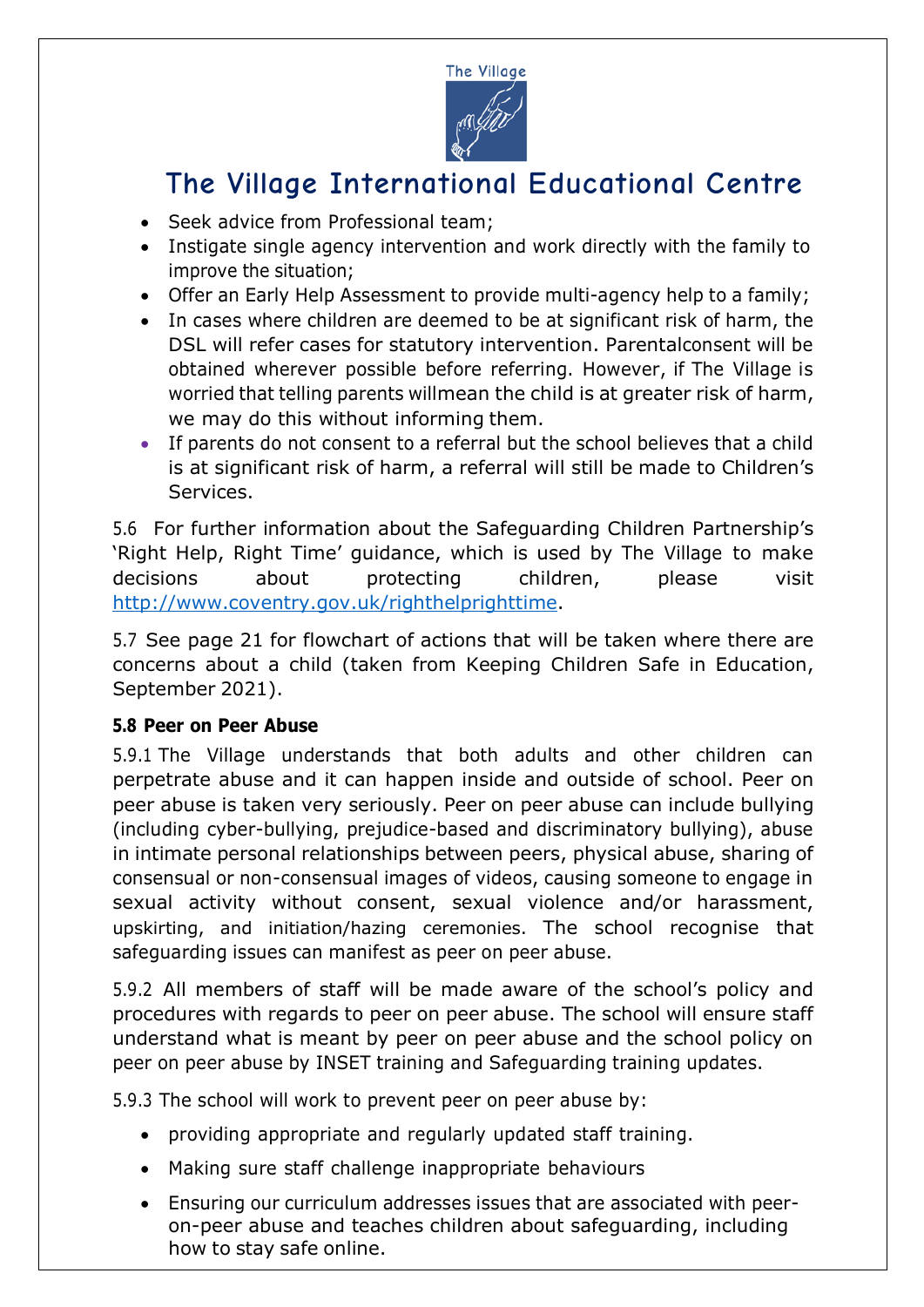

- Considering our context and working with local partners
- PSHE policies and provision

5.9.4 In the event that an allegation of peer on peer abuse is made**,** The Village will investigate this by:

- Managing support for the children involved internally;
- Seeking advice from the social worker advice
- Instigate single agency intervention and work directly with the child/children/family to improve the situation;
- Offer an Early Help Assessment to provide multi-agency help to a child/family;

5.9.5 In the event that an allegation of peer on peer abuse is made, victims and alleged perpetrators will be supported by taking into consideration:

- The Village will ensure the children involved will be kept apart – and next steps / ways forward discussed.
- A thorough investigation will be completed and recorded within the school files .
- Assumptions that indicators of possible abuse such as behaviour, mood and injury relate to the child's disability without further exploration;
- That pupils with SEN can be more prone to peer group isolation than other children;
- The potential for children with SEN and disabilities being disproportionally impacted by behaviours such as bullying, without outwardly showing any signs; and
- Communication barriers and difficulties in overcoming these barriers.<sup>1</sup>

5.9.6 The Village will never pass off peer on peer abuse as 'banter' or 'part of growing up' and recognise that even if there are no reported cases,such abuse may still be taking place. This should be a Zero-tolerance approachas this could lead to a culture of unacceptable behaviours.

5.9.7 The students at The Village may need support to communicate any reports of abuse and specific members of staff may need to be used to ensure they are able to communicate in the best manner or communication strategy. Other students with ASC and or SEMH may only be able to communicate their concerns with specific members of staff they are comfortable with. Staff will need to be additionally vigilant with students who have learning difficulties that impact on their ability to understand socially acceptable behaviours or manage their impulses. The Village is aware that children with additional needs or disabilities may be more vulnerable to abuse and additional barriers may exist when recognising abuseand neglect.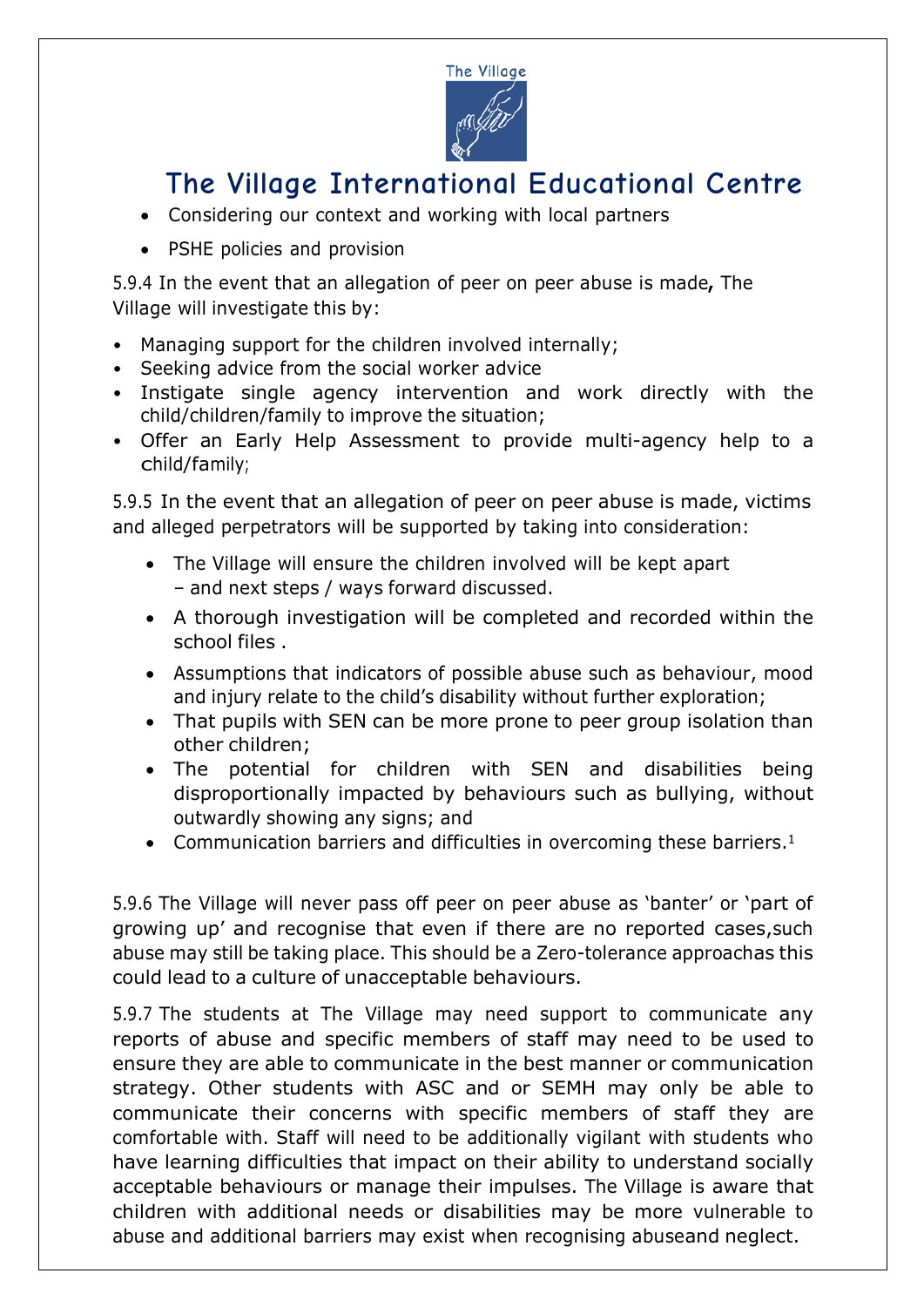

Staff will be trained in recognising signs of abuse in children with SEN and disabilities.

The Village is a broad spectrum, primary age special school. The school takes account of the fact that while children fall within the age rangeof 2.5- 21, many have varying developmental ages and cognitive abilities. Thiswould always be taken into account when teaching children about peer onpeer abuse and in dealing with any allegations made.

Staff will take into account the needs of a child when responding to concerns of abuse or when taking a disclosure. We recognise that some children require specialist intervention to communicate and advice from the DSLs will be sought in these circumstances.

Safeguarding learning opportunities within the curriculum will be appropriately differentiated to ensure all children can access it.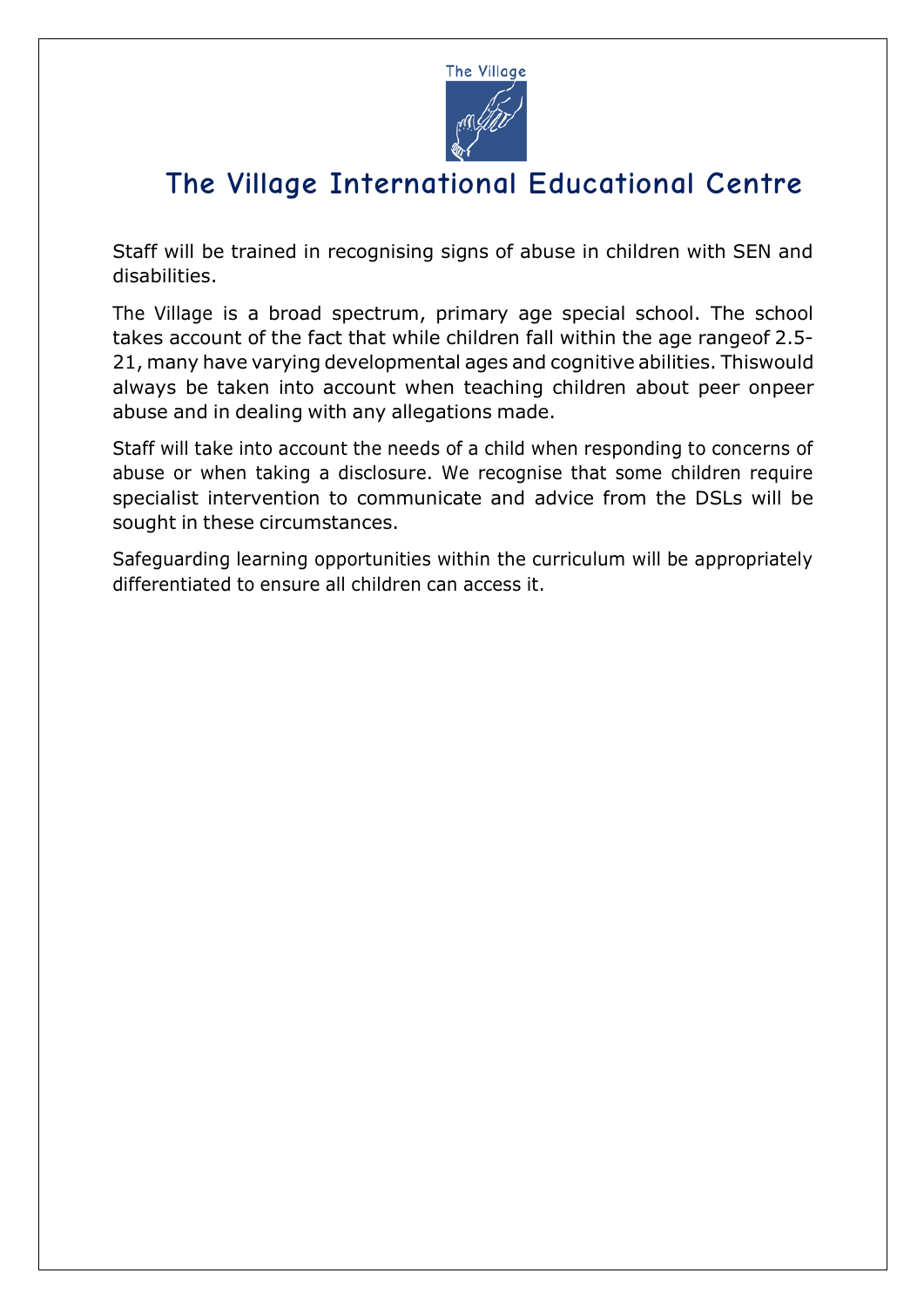

5.9.8 The Village will adhere to guidance set out in Keeping Children Safe in Education (2021) and Sexual Violence and Sexual Harassment in Schools (September 2021) when responding to incidents of peer on peer abuse.

#### **Sharing of consensual or non-consensual nude and semi-nude images or videos**

5.10.1 "Sharing of consensual or non-consensual nude and semi-nude images or videos" refers to any sharing of youth-produced sexual imagery between children. This includes;

- A person under the age of 18 creating and sharing sexual imagery of themselves with a peer under the age of 18;
- A person under the age of 18 sharing sexual imagery created by another person under the age of 18 with a peer under the age of 18 or an adult;
- A person under the age of 18 being in possession of sexual imagery created by another person under the age of 18.

5.10.2 The school has a responsibility to educate children in the risks relating to 'sharing consensual or non-consensual nude images or videos' and how to keep themselves safe online. (See Online Safety Policy/PHSE policy).

5.10.3 Any incidents or suspected incidents of 'sharing consensual or nonconsensual nude images or videos' should be reported to the DSL without delay.

5.10.4 Once reported to the DSL, the DSL will decide on the appropriate course of action. This could include;

- Referrals to DAL n regards to both peers (also the police if urgent response required);
- Confiscation of mobile phones in line with guidance 'Searching, Screening and Confiscation, (January 2018);
- Support for young people involved to prevent reoccurrence;
- Sanctions in accordance with behaviour policy;

5.10.5 Any incidents of 'sharing consensual or non-consensual nude images or videos' involving the following will result in a referral;

- Adult involvement;
- Coercion or blackmail:
- Children under the age of 13;
- Extreme, or violent content;
- Immediate risk of harm.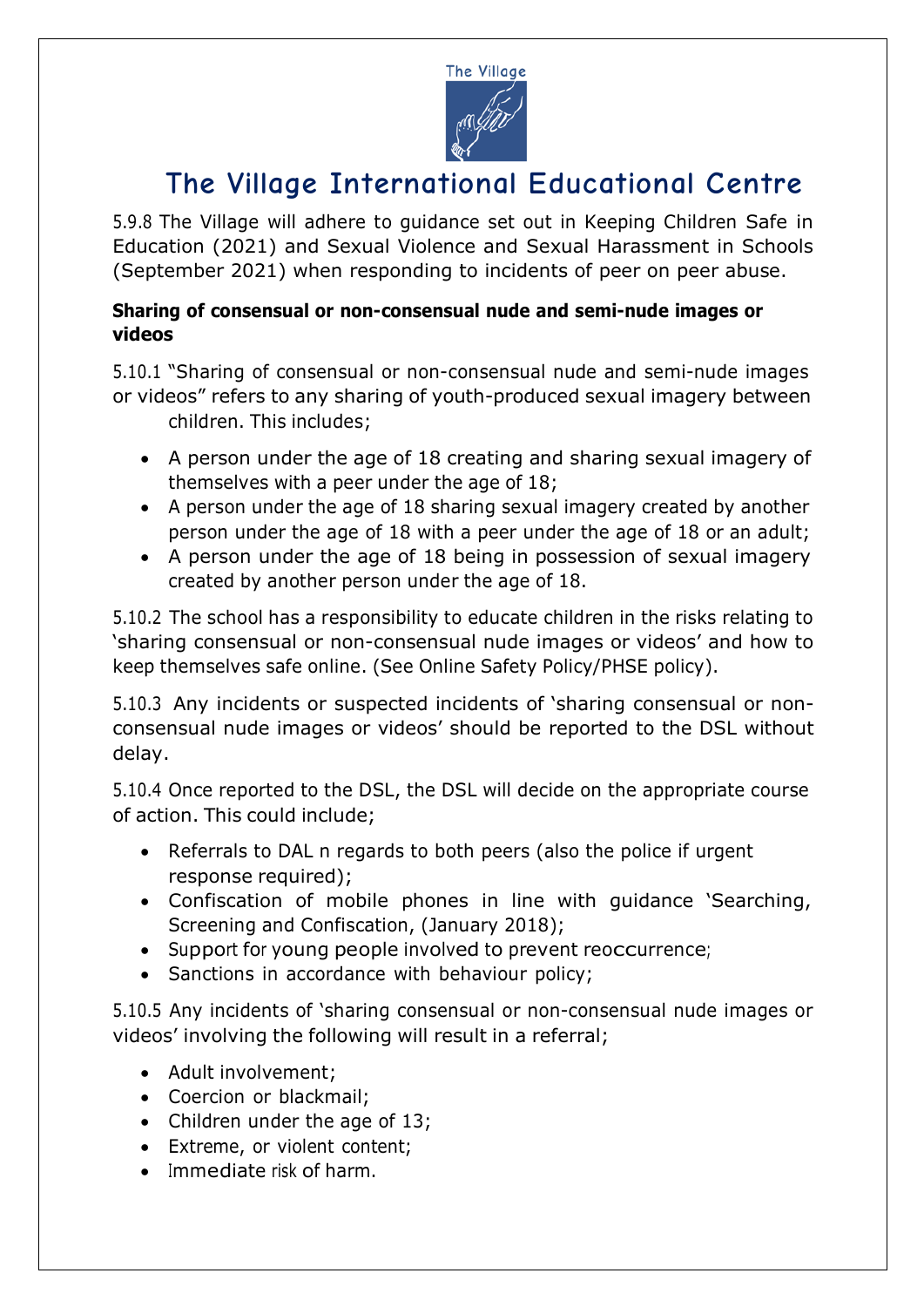

5.10.6 Staff will not view images or videos on pupil devices. Confiscated devices will be stored securely and passed to the relevant agencies.

5.10.7 We will work with parents as necessary if their child is involved in the sharing of consensual or non-consensual nude images or videos.

5.10.8 We operate a culture of safeguarding and young people should feel confident to disclose if they have sent an inappropriate image of themselves. Children will always be supported to retrieve and delete the images.

#### **5.9 Peer on Peer Sexual Violence and Sexual Harassment**

5.11.1 Sexual Violence and sexual harassment, just like the above types of Peer on Peer abuse, can occur both in and out of school (online and face to face) between children of any age and sex and is never acceptable. This includes children from Primary school through to Secondary and higher. Examples of this are:

- rape;
- assault by penetration;
- sexual assault:
- causing someone to engage in sexual activity without consent;
- sexual comments including on social media;
- sexual jokes;
- physical behaviour;
- online sexual harassment;
- sharing of unwanted explicit content;
- upskirting;
- sexualised online bullying;
- sexual exploitation, coercion and threats.

All members of staff at The Village maintain the attitude of 'It canhappen here' to ensure all children are safeguarded. One way this is done isby addressing inappropriate behaviour (see behaviour policy). All staff understand that by not addressing this promptly, children's educational attainment may be impacted if the alleged perpetrator attends the same setting.

5.11.2 The Village will reassure the victim that they are being takenseriously and will be support and kept safe. The Designated Safeguarding Lead (or deputy) will take a lead role on reports whilst using their professional judgement, and liaising with other agencies by following the below protocol;

- when possible, two members of staff will be present where the report includes an online element. Staff will not view illegal images of children;
- will not promise confidentiality as reports will need to be passed onto Children's Service (and in some cases, the Police);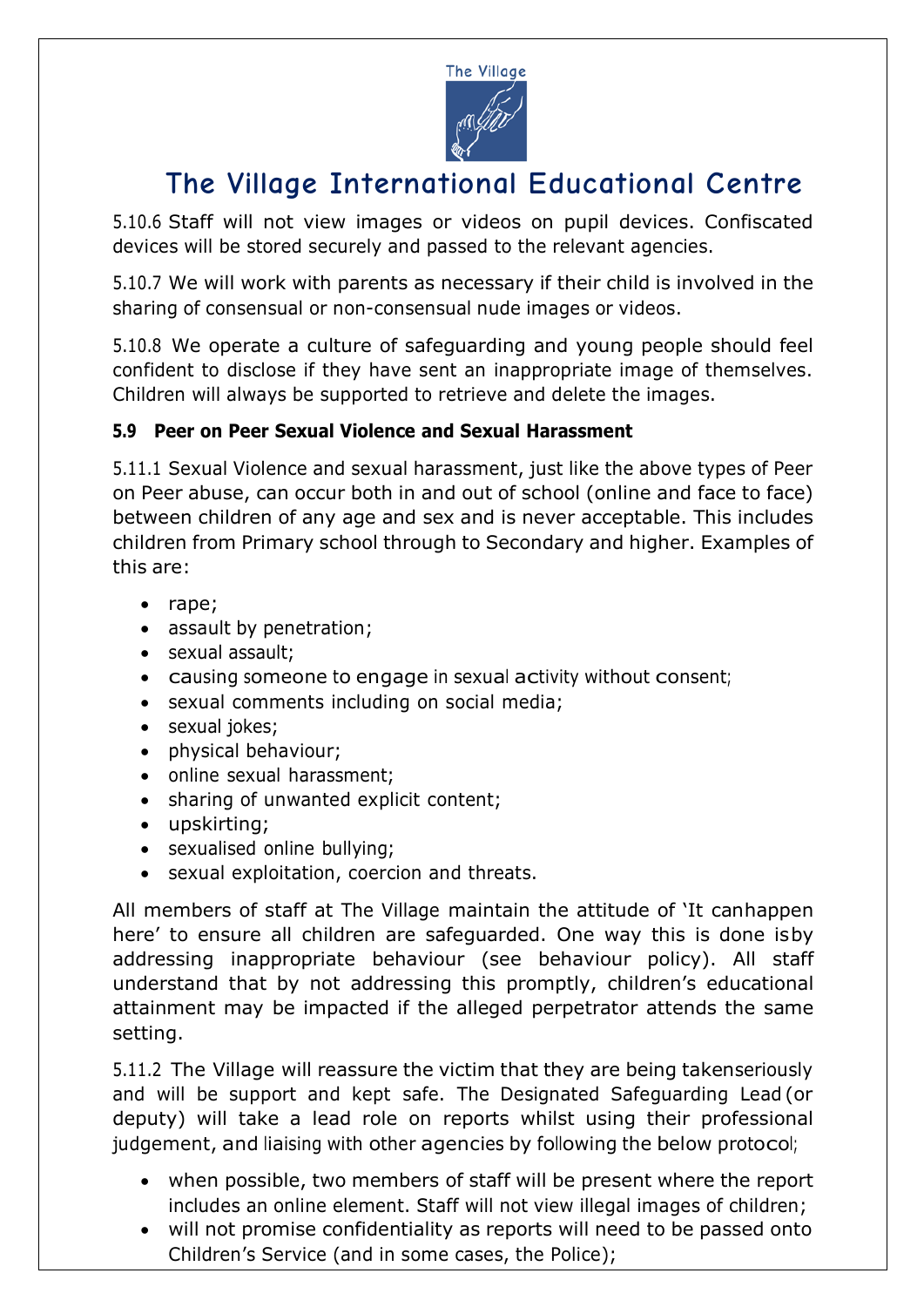

- recognises that a child is more likely to disclose to a member of staff they have the strongest relationship with;
- an initial disclosure may be the first incident that is reported rather than a singular event;
- some children may face barriers to disclosing such as, additional needs, vulnerability, sex, ethnicity and possibly sexual orientation;
- will always listen carefully to the child whilst being non-judgemental;
- write up the factual parts of the disclosure as soon as the child has finished disclosing;
- liaise with the DLP (and police if urgent response required).

5.11.3 Nevertheless, the victim will never be given the impression that they are creating a problem by reporting sexual violence and/or harassment. Staff will be aware of the importance of challenging inappropriate behaviours; making it clear it is never accepted, tolerated and is not a part of growing up or banter.

5.11.4 In some cases, a risk assessment may be required but will be kept under constant review.

#### **5.10 Serious Violence**

5.12.1 All staff will be made aware of indicators, which may signal that children are at risk of, or are involved with serious violent crime such as absence from school, a change in friendship/relationship, a significant decline in performance, signs of self-harm or change in wellbeing, or sign of unexplained injury.

5.12.2 All staff will be made aware of the range of risk factor which will increase the likelihood of involvement in serious violence, criminal networks and gangs and understand the measures in place to prevent these.

5.12.3 All staff will have an awareness of Child Criminal Exploitation and behaviours linked to Child Criminal Exploitation. Further information about Child Criminal Exploitation can be found in paragraph 51 of Keeping Children Safe in Education UK (2021).

#### **5.11 Searching, Screening and Confiscation**

5.13.1 Where necessary, searching, screening and confiscation will be used to safeguard a child/children in The Village.

5.13.2 The Village adheres to 'Searching, Screening and Confiscation: Advice for Schools (January 2018).

#### **5.12 Extra-Familial Harm**

5.14.1 The Village recognises that safeguarding incidents can be associated with factors outside the school and may take place outside of school. We also recognise that safeguarding incidents or behaviours can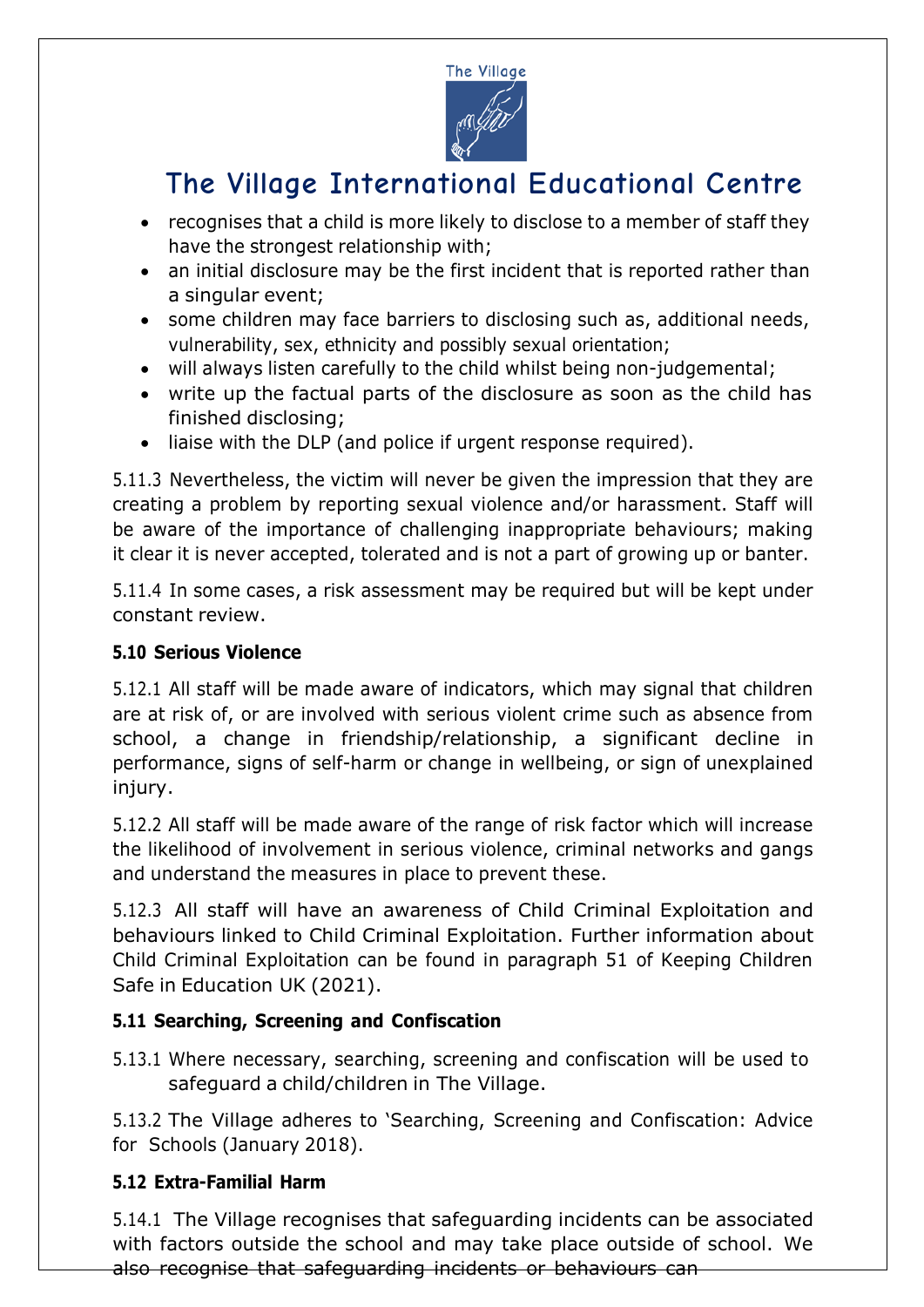

occur between children outside of school. We will always consider contextual safeguarding factors when responding to safeguarding incidents.

5.13 All staff will be made aware that safeguarding incidents and/or behaviours can be associated with factors outside the The Village and/or can occur between children outside these environments. To raise concerns about children, members of staff should contact the Multi-Agency Safeguarding by telephone to discuss the referral. They should then complete the online Multi-Agency Referral Form (MARF).The school will follow up referrals if we do not receivefeedback from Children's Services.

#### **6. Record-keeping**

6.1 Information will be kept confidential and stored securely.

6.2 A written record of all safeguarding and/or child protection concerns, discussions and decisions made will be kept in individual children's files. This will be separate from the main school file and will only be accessed by the relevant safeguarding staff.

6.3 The Village keeps all safeguarding files electronically.

6.4 Staff will submit all concerns in writing to the DSL at the earliest opportunity. This may be after having a verbal conversation, but conversations will also be followed up with a report.

6.5 In the event that a child moves school, the safeguarding file will be transferred to the new setting securely and separately from the main school file. Once received by the new school, this school will not retain the information.

6.6 The school will seek at least two emergency contacts for every child.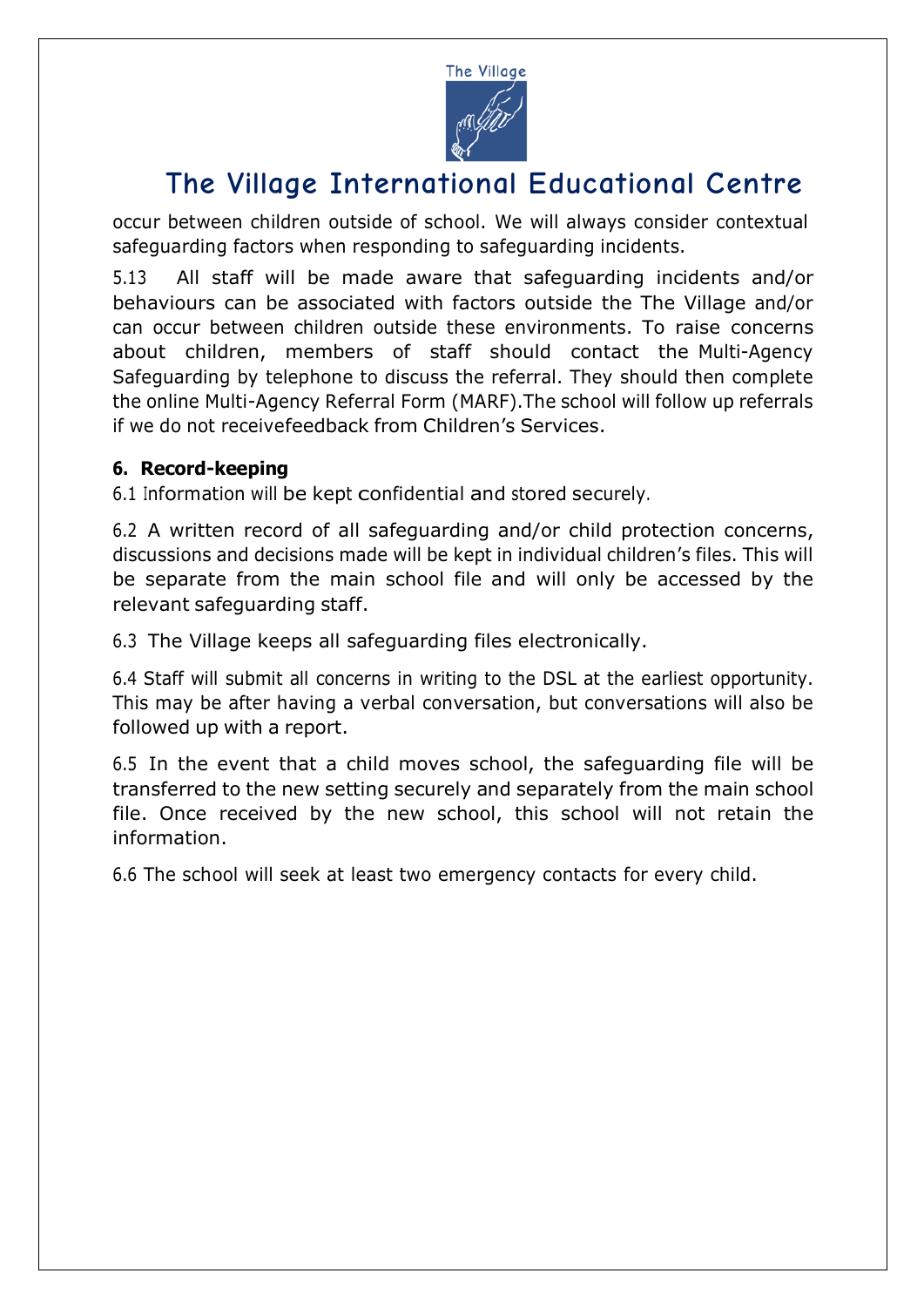

### **7. Photography and Images**

7.1 Consent from parents to photograph children at school events for promotional reasons will be sought when the child The Village. This information is collected annually

7.2 Parents can withdraw consent at any time and must notify The Village if they do not wish their child's photographs to be used.

7.3 Photographs of children used publicly will not be displayed with their name or other personal information.

7.4 Photographs of children will be processed in line with the General Data Protection Regulation.

#### **8. Staff training**

8.1 In order for staff to be able to understand and discharge their safeguarding and child protection duties, The Village has committed to trainingstaff throughout the academic year. All staff members will be made aware of The Village's safeguarding processes and structures and will receive training on these as part of their induction. As part of this training and theirannual refresher, they will also receive;

- This 'Safeguarding and Child Protection Policy';
- The staff Code of Conduct
- Copies of Part 1 and Annex B of Keeping Children Safe in Education (August 2021)
- School procedures for Children Missing Education
- The school Behaviour Policy

#### **9. Safer Recruitment**

9.1 The Village is committed to providing children with a safe environment, in which they can learn. We take safer recruitment seriously andall staff are subject to the following checks;

- Identity check, including birth certificate wherever possible;
- Thailand Police Check, DBS clearance;
- Prohibition from teaching checks (where required);
- Barred List check;
- Section 128 checks (as required leadership and management);
- Reference check (two references required);
- Professional qualifications check ;
- Right to work in the UK check;
- Further checks for those who have lived outside the UK;
- Disqualification Under the Childcare Act 2006 checks (as required).
- Verification on the candidate's mental and physical fitness may also be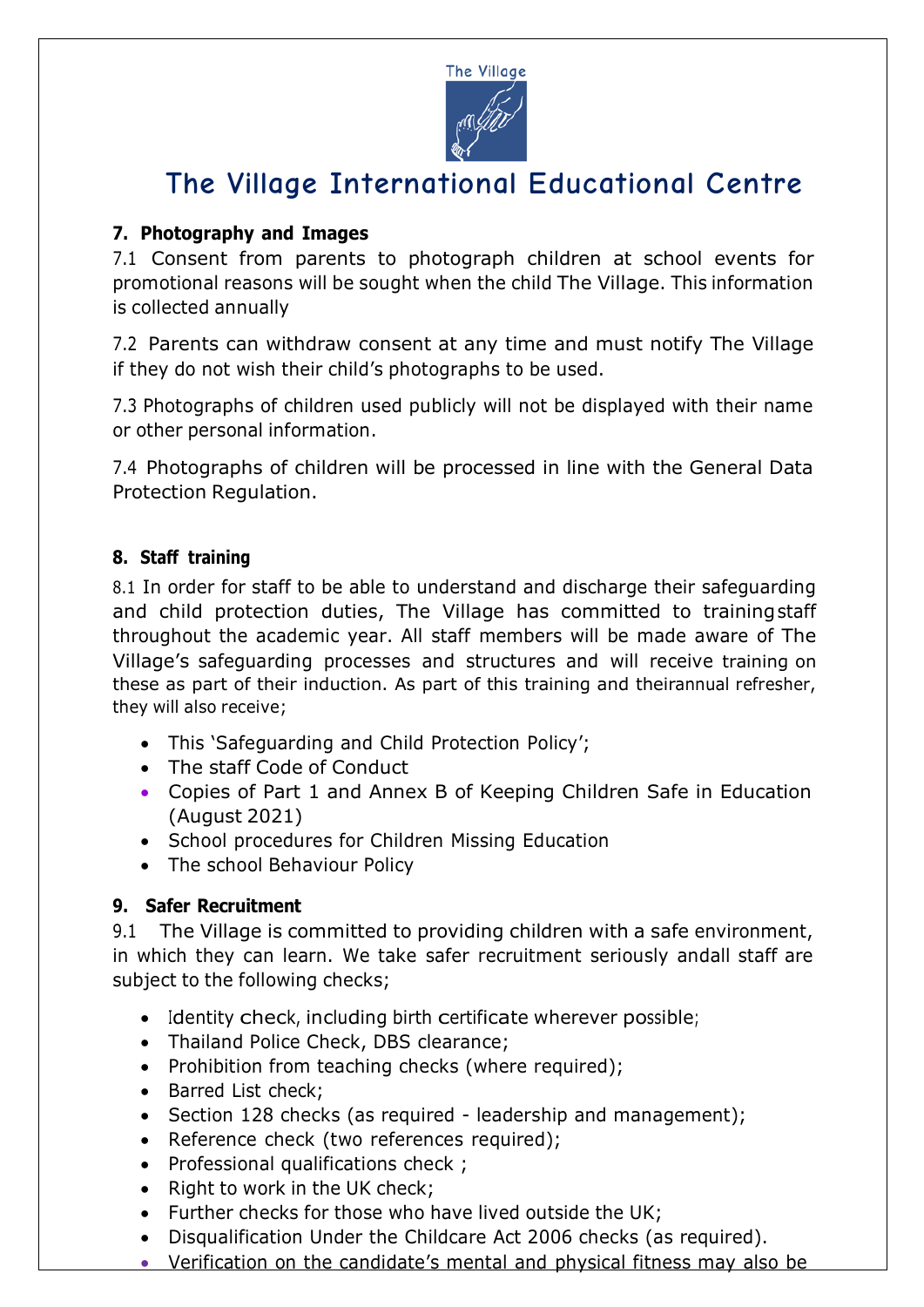

9.2 A record of all checks on members of staff will be held on the Single Central Record.

9.3 All new members of staff will be required to obtain Thailand Police Check and DBS clearance. Member of staff where information is received that indicates that they maypose a risk to children and may ask candidates to be registered on the DBSupdate service.

9.4 Allegations or concerns may include

- Staff having behaved in a way that has harmed a child, or may have harmed a child;
- Staff possibly committing a criminal offence against or related to a child;
- Staff behaving towards a child or children in a way that indicates that he or she may pose a risk of harm to children; or
- Staff behaving or possibly behaving in a way that indicates they may not be suitable to work with children (including behaviour outside of work). This is known as 'Transferable risk'.

9.5 If a concern or allegation of abuse arises against the Headteacher, it must be reported to Child Protection Team (DLP) without delay.

9.6 If a concern or allegation of abuse arises against any member of staff, supply teacher, volunteer or contractor other that the Headteacher, it must be reported to the Headteacher without delay.

9.7 Concerns or allegations of abuse against staff must be reported to the Headteacher and not discussed directly with the person involved.

9.8 The Headteacher should consider if the concern or allegation meets the threshold for Designated Officer intervention.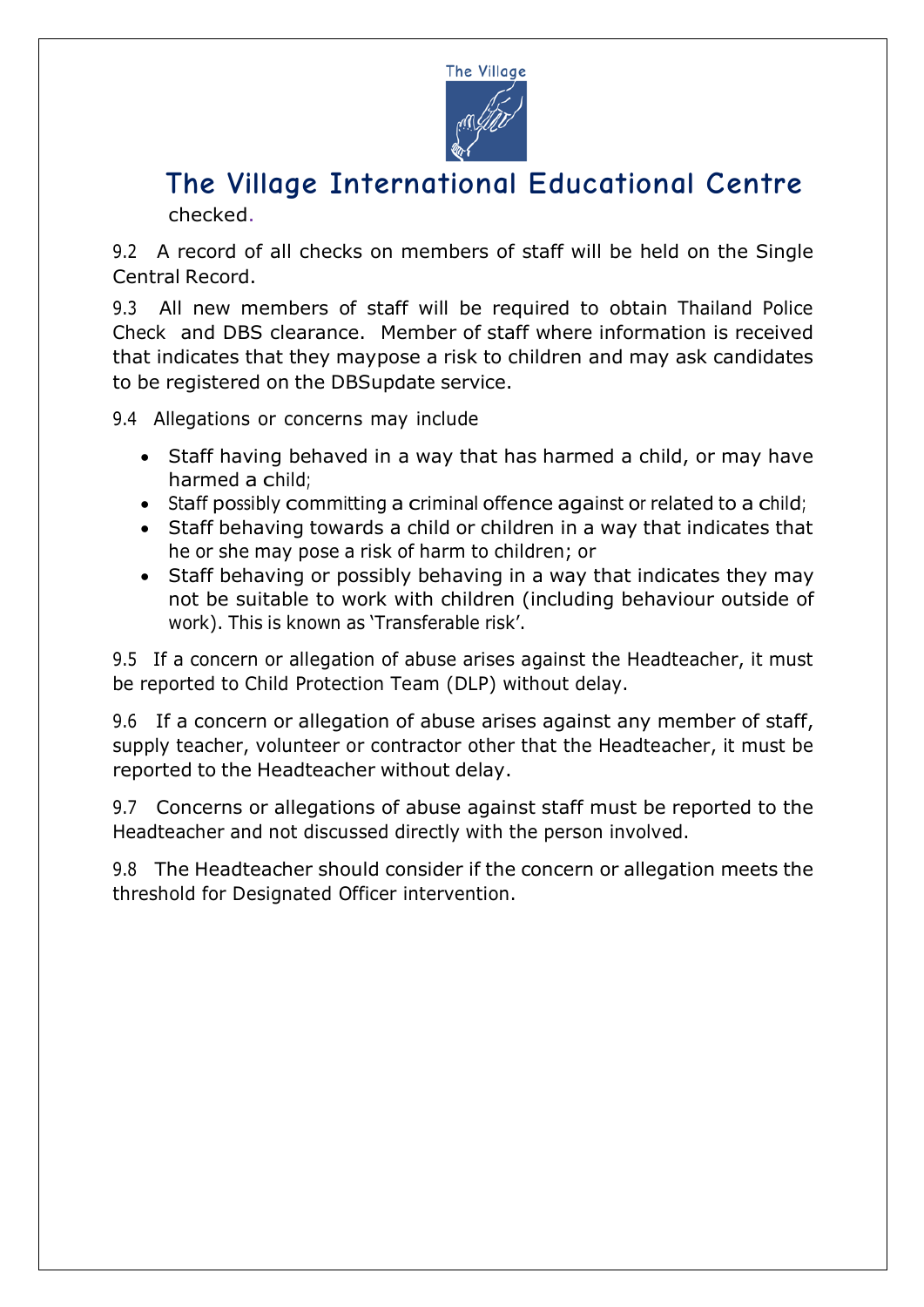

#### **12 Supply Teachers and all contracted staff**

12.1 Although the school does not directly employ supply teachers and contractors, the school will ensure that any concerns or allegations are handled properly.

#### **13 Low-level concerns**

In line with Section Two of Part Four of Keeping Children Safe in Education, we recognise the importance of creating a culture of openness, trust and transparency to encourage all staff to share low-level concerns with the right person so that they can be addressed appropriately. The purpose of our approach to low-level concerns is to ensure that our values are constantly lived, monitored and reinforced by staff.

#### **Definition of low-level concerns**

The term 'low-level' concern does not mean that the concern is insignificant, it means that the threshold set out at the start of this section has not been met. A low-level concern covers any concern no matter how small, even if it is no more than causing a sense of unease or a 'nagging doubt' - that an

adult working in or on behalf of the school or college may have acted in a way that:

• is inconsistent with the staff code of conduct, including inappropriate conduct outside of work and;

• does not meet the allegations threshold or is otherwise not considered serious enough to consider a referral.

Examples of such behaviour could include, but are not limited to:

- being over friendly with children
- having favourites
- taking photographs of children on a personal mobile phone
- engaging with a child on a one-to-one basis in a secluded area or behind a closed door
- using inappropriate sexualised, intimidating or offensive language.

Such behaviour can exist on a spectrum.

#### **Sharing low-level concerns**

Low-level concerns about a member of staff, supply staff, volunteer or contractor should be reported to the headteacher. Any concerns about the headteacher should be reported.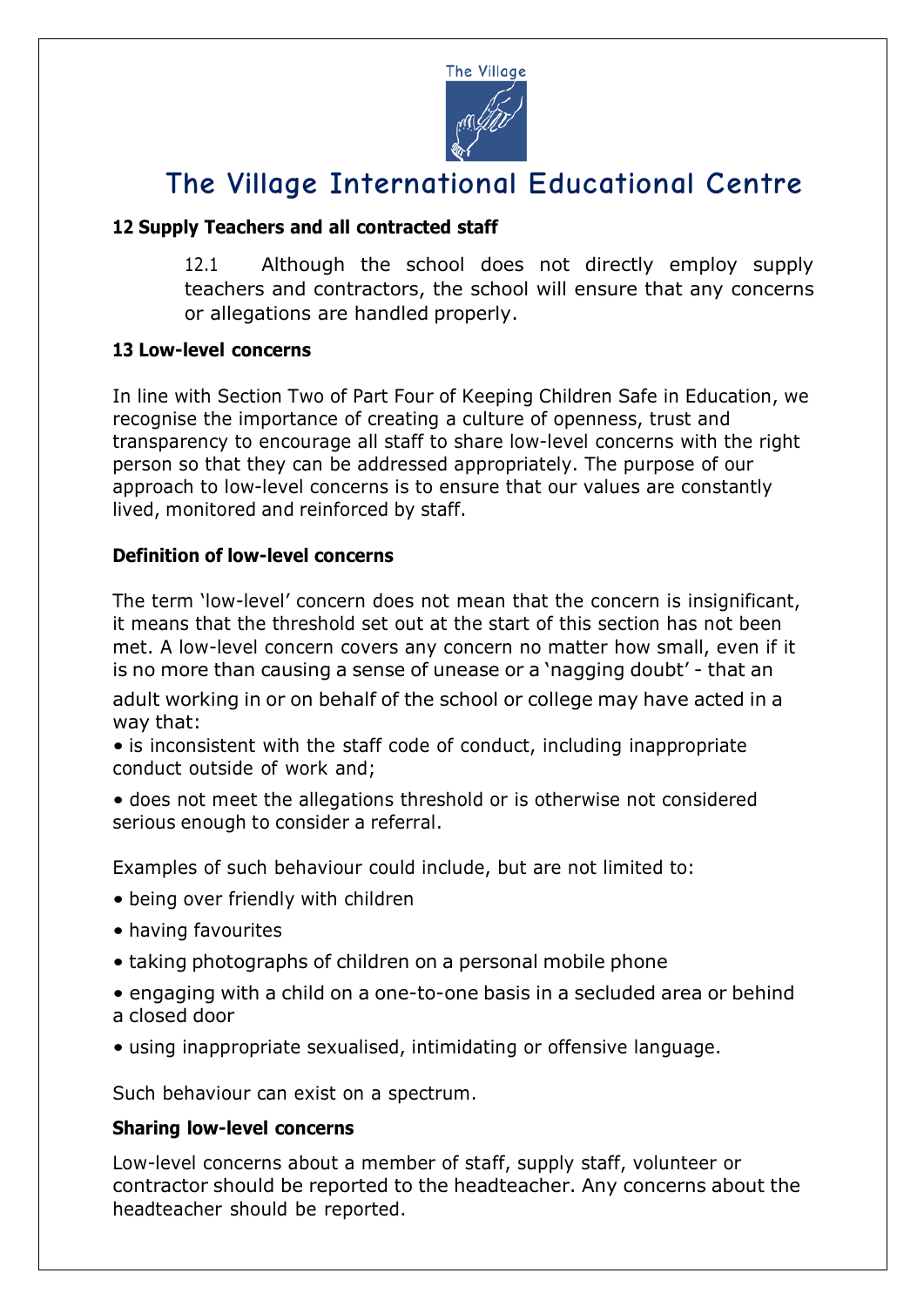

### **The Village International Educational Centre 13.1 Whistleblowing**

11.15.1 The Village operates a culture of safeguarding and all staffshould report any concerns about poor or unsafe practice, or The Village's safeguarding processes to the senior leadership team.

11.15.2 The senior leadership team will take all concerns seriously.

11.15.3 In the event that a member of staff is unable to raise an issue with senior leadership in school, they should refer to Part 1 of Keeping Children Safe in Education for additional guidance on whistleblowing procedures.

#### 11.15.4 **The voice of the child**

Listening to the voice of the child can be difficult for children with communication issues so a variety of strategies are used such as Talking Mats, observations, choice making and 1-1 discussions.

#### **14 Children with Special Educational Needs and Disabilities or physical health needs**

14.1 As outlined in Keeping Children Safe in Education (2021), The Village is aware that children with additional needs or disabilities may bemore vulnerable to abuse and additional barriers may exist when recognising abuse and neglect. This could be because;

- assumptions that indicators of possible abuse such as behaviour, mood and injury relate to the child's disability without further exploration;
- being more prone to peer group isolation or bullying than other children;
- the potential for children with SEN and disabilities or certain medical conditions being disproportionally impacted by behaviours such as bullying, without outwardly showing any signs; and
- communication barriers and difficulties in overcoming these barriers.<sup>6</sup>

14.2 Staff will be trained in recognising signs of abuse in children with SEN anddisabilities or certain medical conditions.

14.3 Staff will take into account the needs of a child when responding to concerns of abuse or when taking a disclosure. We recognise that some children require specialist intervention to communicate and advice from theSENCO will be sought in these circumstances.

14.4 Safeguarding learning opportunities within the curriculum will be appropriately differentiated to ensure all children can access it.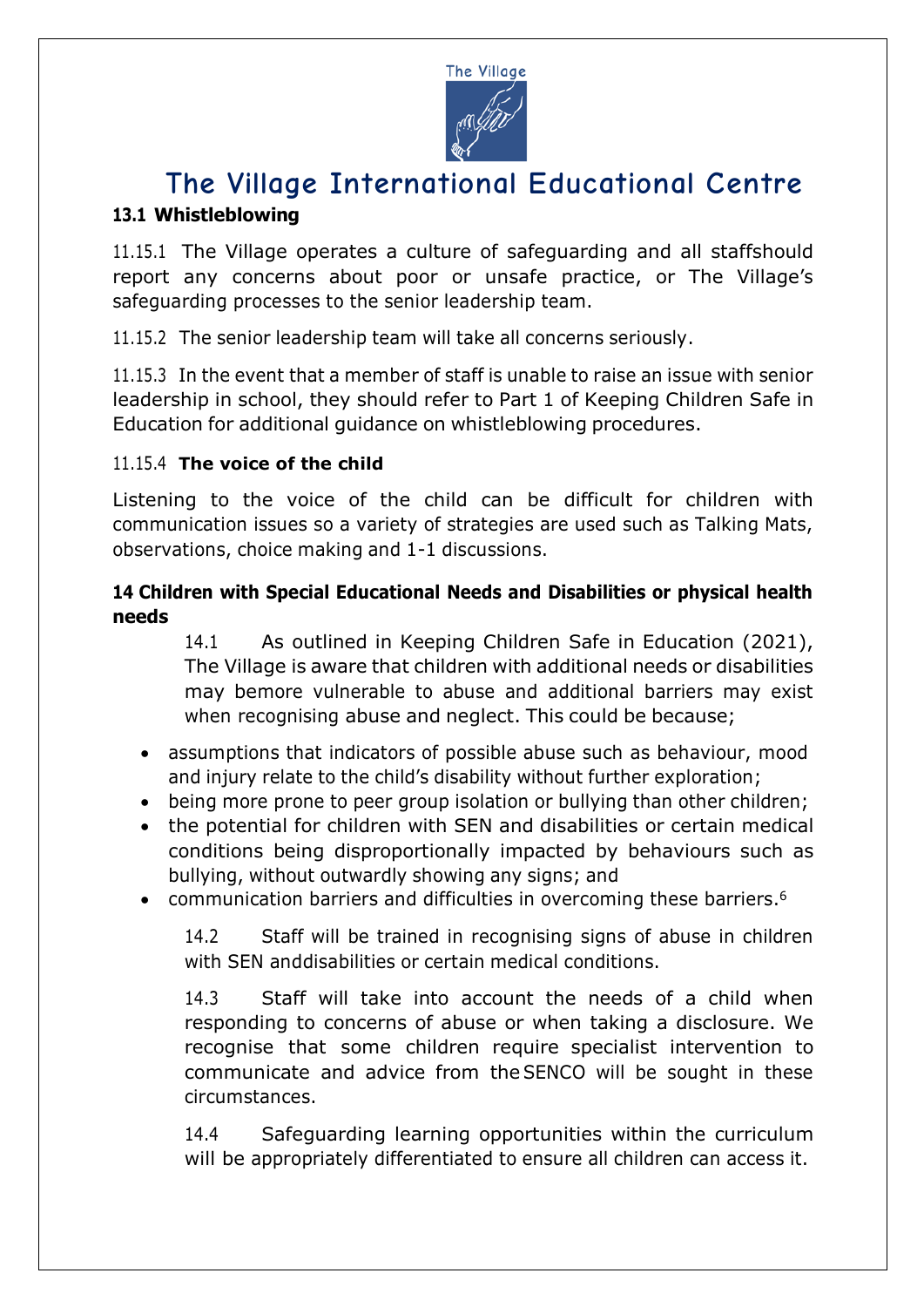

#### **15 Use of reasonable force**

15.1 There may be occasions when staff are required to use reasonable forceto safeguard children. We will not use any more force than is necessary.

The use of reactive strategies may be necessary when all other primary and secondary preventative measures have been unsuccessful in order to ensure safety for the individual, staff, other pupils or the public. Good practice dictates that any reactive strategy should be tailored to meet the needs of the individual pupil and used as a gradient of support as a last resort. The agreed use of any reactive strategy should be clearly identified and recorded in the pupils Behaviour Support Plan. This will be completed in collaboration with staff involved in supporting the pupil and other professionals as appropriate. If physical intervention is needed in a crisis situation (and is unplanned) then the BSP must be reviewed, and this must be written into the plan. The BSP should be reviewed after any physical intervention with a plan to reduce the need for this. The Village train staff in effective recording methods and conduct periodic checks to ensure the reliability and validity of ongoing records. They must respond swiftly and effectively to any escalating pattens ofuse, identifying root causes and taking appropriate corrective actions.

#### **Reactive strategies must:**

- Not be used in isolation but always be used in conjunction with positive behavioural procedures
- Follow a gradient of support, with the least intrusive procedure always being the first option
- They must only be used as a last resort when all other strategies have proved unsuccessful
- They must only be used for the minimum amount of time necessary to deal with the immediate situation
- Not be used as punishments or rewards
- Be tailored to meet individual need and prescribed on an individual basis only
- Use the minimal amount of force necessary in any given situation
- Be proportionate to the immediate situation
- Focus on giving control back to the pupil as quickly as possible
- Avoid the use of pain compliance
- Not employ potentially dangerous positions that may compromise the health and wellbeing of the pupil
- Avoid vulnerable parts of the body (neck, chest, groin). Avoid hyper extension and/or hyper flexion of the joint
- Not impede the process of breathing
- Be capable of being performed by all key staff
- Be regularly reviewed